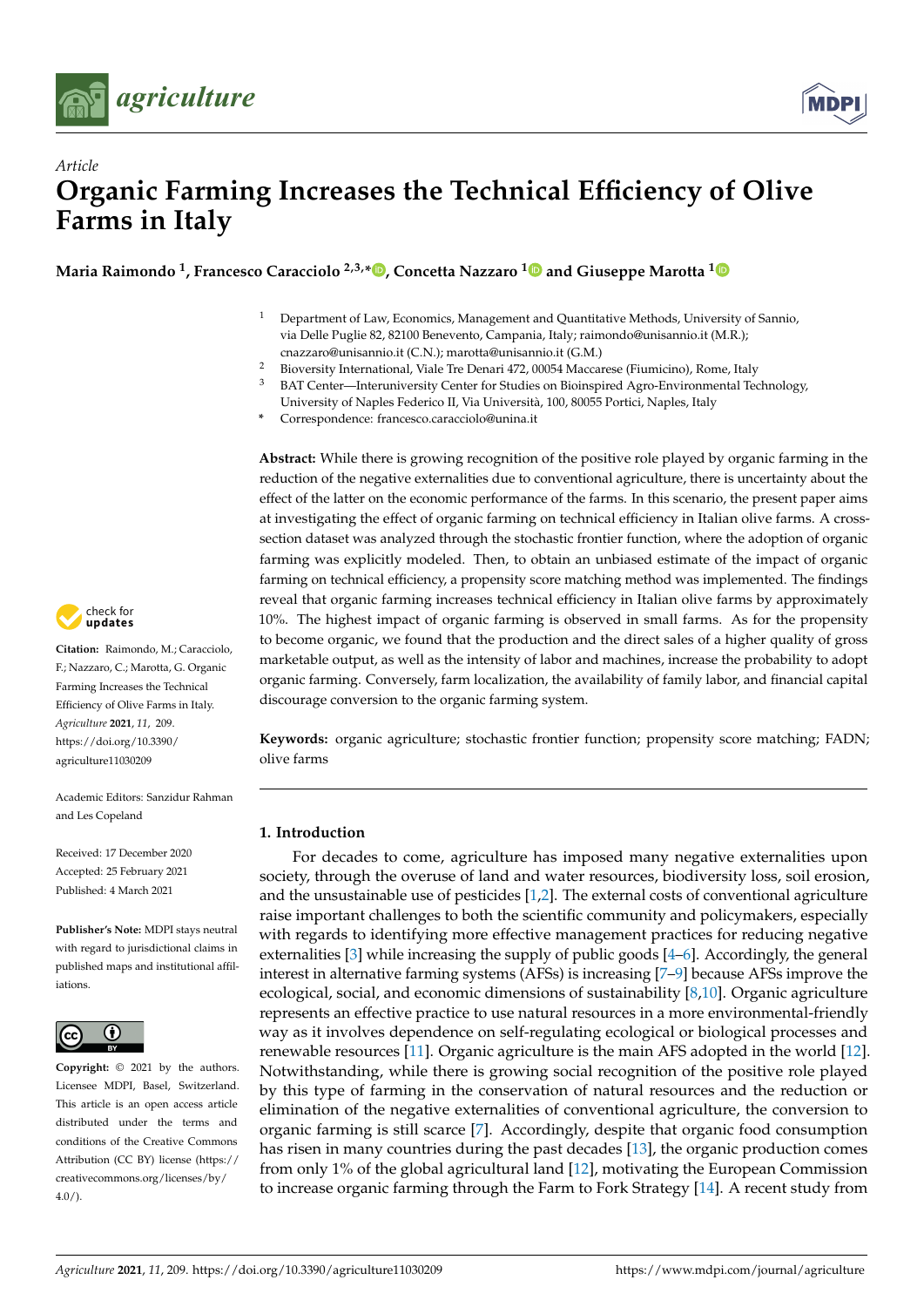Home and co-authors [\[7\]](#page-11-5) highlighted some of the main barriers to farmers' conversion. The study found that external, technical production, social, and personal factors influence the decision of whether to convert to organic production [\[7\]](#page-11-5). Certification (e.g., organic) is also considered a high-entry barrier for many small-scale farmers [\[15–](#page-11-13)[17\]](#page-11-14). Several studies examined the impact of certification on the return on investment, yields, selling prices, farming practices, or welfare measures such as farm income [\[18](#page-11-15)[–21\]](#page-11-16). Most researchers found modest positive impacts of different certifications on economic welfare [\[19,](#page-11-17)[21](#page-11-16)[–24\]](#page-11-18). Other researchers have been rather skeptical about the ability of certification to increase farmers' wellbeing, as it affects revenue only marginally while involving high restrictions and high costs [\[24](#page-11-18)[–26\]](#page-11-19). Moreover, several scientists found that protectionism through the certification system tends to generate technical inefficiencies, and thus productivity losses [\[27](#page-11-20)[,28\]](#page-12-0), as it reduces technical choices for organic farming. However, according to other researchers, restrictions on production inputs forcing organic farmers to be more cautious with input use thus reduce production costs [\[29,](#page-12-1)[30\]](#page-12-2).

Based on what has been said so far, the present study analyses cross-section Italian Farm Accountancy Data Network (FADN) to investigate the effect of certified organic agriculture on technical efficiency (TE) in Italian olive farms. The Mediterranean basin is the largest world area having specific climatic conditions suitable for olive cultivation [\[31\]](#page-12-3). The Mediterranean area is the geographic location in which, more than in others, olive growing is a significant source of income and employment for rural populations both in European countries (such as Spain, Italy, Greece, and Portugal) and in non-European ones (Tunisia, Turkey, and Syria) [\[31\]](#page-12-3). Italy represents the second-largest producer of olive oil, with 570,000 tons (about 20% of world production), and the first consumer, with 610,000 tons (19.8% of consumption worldwide) [\[32](#page-12-4)[,33\]](#page-12-5). According to the Italian Institute of Statistics (ISTAT) [\[34\]](#page-12-6), the Italian olive area amounts to 1.17 million hectares and involves 902,075 farms (56% of total Italian farms). Olive farming is mainly concentrated in the Southern regions, Apulia, Calabria, and Sicily. Despite that, in Italy, organic olive growing is the most widespread organic tree cultivation [\[35\]](#page-12-7), only 20% of the national olive area is devoted to organic production in 2018 [\[36\]](#page-12-8). To the best of our knowledge, this is the first research that investigates the organic certification effect on the technical efficiency of olive farms. The remainder of the paper is organized as follows. The research question of the study is pointed out in Section [2.](#page-1-0) In Section [3,](#page-2-0) the methodology is explained followed by data description. Section [4](#page-5-0) presents the results, while the last section (Section [5\)](#page-8-0) concludes.

## <span id="page-1-0"></span>**2. Theoretical Background**

Over the last decades, policymakers have been increasing their interest in the economic and environmental performances of production systems to design effective policies. Accordingly, several studies have compared technical efficiency between conventional and organic farming systems [\[37](#page-12-9)[–39\]](#page-12-10). Technical efficiency (TE) assesses the ability of a farm to obtain maximum outputs given a limited set of inputs (called output-oriented) or the ability to use the minimum amount of inputs given a finite level of outputs (called input-oriented) [\[40–](#page-12-11)[42\]](#page-12-12). The literature is not unanimous about the technical efficiency differences among organic and conventional farms. In a recent review, Lakner and Breustedt [\[43\]](#page-12-13) pointed out that organic farms mainly achieve lower technical efficiency—roughly 4 percent—than conventional farms [\[29,](#page-12-1)[40,](#page-12-11)[44\]](#page-12-14). Besides, Flubacher [\[36\]](#page-12-8), who compared the technical efficiency of organic and conventional dairy farms in the Swiss mountain region, highlights similar results. Conversely, some researchers revealed that the technical efficiency attained by organic farms is higher than that of conventional ones [\[45](#page-12-15)[,46\]](#page-12-16).

Researchers also disagree about the effects caused by converting conventional farms to organic farms [\[47\]](#page-12-17). According to some of them, organic certification has a positive effect on farmers' income [\[48](#page-12-18)[–50\]](#page-12-19). The organic farming system leads to specific consequences, such as (i) the reduction of production costs owing to lower use of pesticides and fertilizers, (ii) the increase of income through the price premium given by consumers [\[51](#page-12-20)[–53\]](#page-12-21), and (iii) the economic payment and the offset of crop yields [\[54\]](#page-12-22). For instance, Mansoori and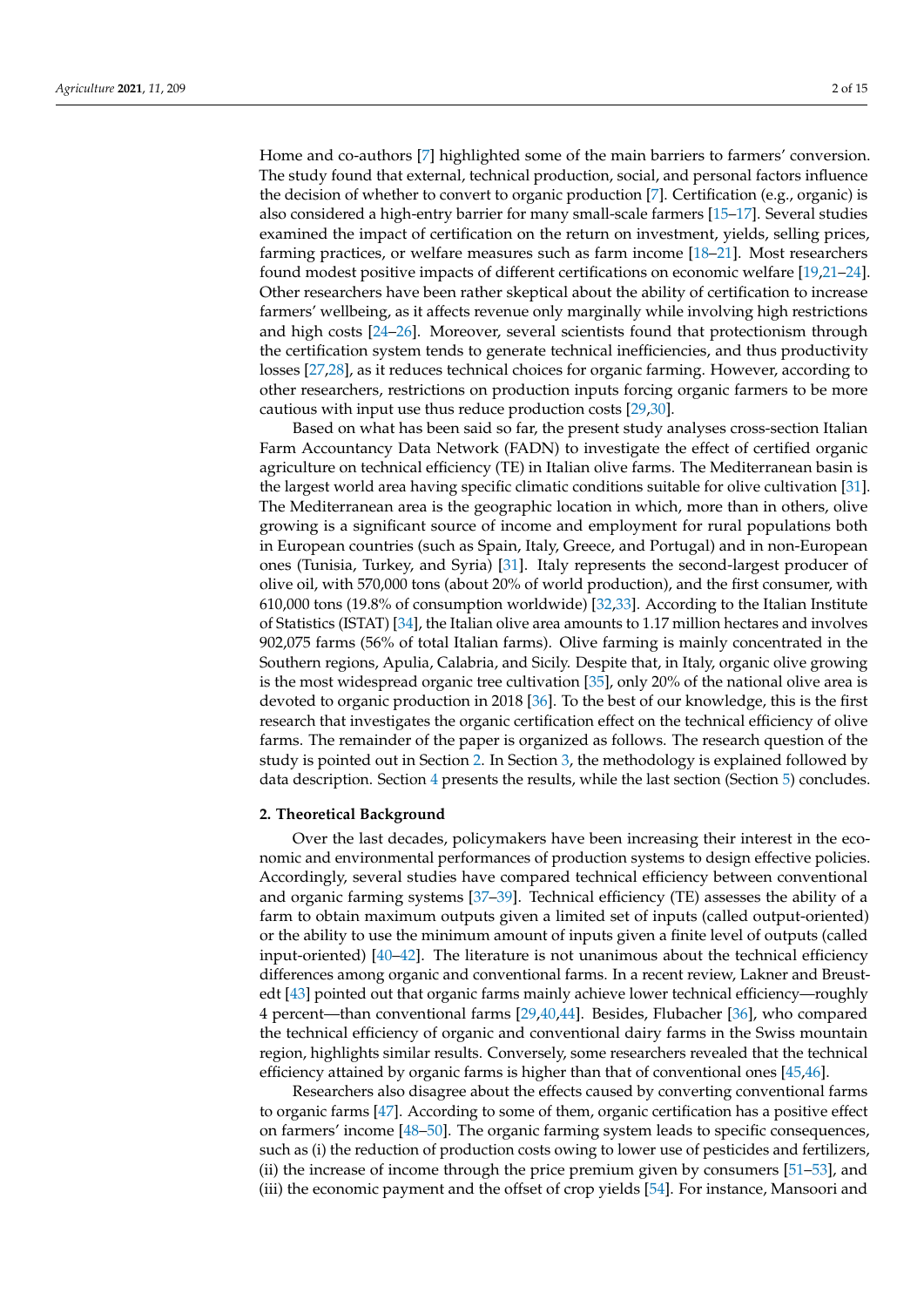colleagues [\[55\]](#page-12-23) found that, in rice production, organic practices achieve lower costs of production than conventional farms. Unlike previous authors, some others revealed that organic farming certification negatively affects farm profitability [\[56](#page-12-24)[,57\]](#page-12-25) owing to specific aspects: (i) the prohibition of using chemicals increases the potential production risk; (ii) a higher price risk is also highlighted as the demand for organic products is poor or sometimes unvoiced [\[57\]](#page-12-25); (iii) a higher labor demand, especially for organic orchards [\[11\]](#page-11-9); and (iv) a higher machinery use and changes in production practices [\[58\]](#page-12-26). Moreover, the increase in producer price and the economic subsidies might be not sufficient to compensate for the certification costs [\[59\]](#page-12-27). According to Zhang and colleagues [\[57\]](#page-12-25), the net income per hectare was 25% lower in organic soybean farms than in the conventional system, while Froehlich and colleagues [\[60\]](#page-13-0) assessed the Brazilian organic producers' profits to be around 7–10% lower than those of the conventional farms.

The occurred dichotomy is the main driver of the current study, which aims to assess the effect of organic certification on farm technical efficiency in Italian olive farms. In particular, this research aims to identify to what extent organic certification may influence the technical efficiency of Italian olive farms. To reach this purpose, we firstly estimate technical efficiency through the parametric approach, where external factors (e.g., organic certification) have been explicitly modeled. Then, once scores are obtained, the impact of the organic certification on technical efficiency is identified in a quasi-experimental approach by employing the propensity score matching (PSM) method.

#### <span id="page-2-0"></span>**3. Methods**

## *3.1. Stochastic Frontier Analysis*

Technical efficiency (TE) is widely investigated for olive farms [\[27](#page-11-20)[,61–](#page-13-1)[63\]](#page-13-2). The measure of TE was proposed for the first time by Farrell [\[64\]](#page-13-3), who compared the observed output to the best production output, given a specific quantity of input. Based on this concept, several approaches were developed to estimate TE, which can be grouped into two main categories: the parametric and the non-parametric methods [\[40](#page-12-11)[,65\]](#page-13-4). The former assume a defined functional form of the production function and frequently include the stochastic frontier production (SFP) approach [\[66,](#page-13-5)[67\]](#page-13-6). Conversely, the non-parametric methods do not assume a specific functional form, as in the data envelopment analysis (DEA) approach. Notwithstanding the last one seems a more flexible and generalizable method, as it does not define a priori a specific function of production, the main deficiency is its deterministic nature. Specifically, the DEA approach does not allow distinguishing between inefficiency due to technical inefficiency and accidental disturbance [\[65](#page-13-4)[,68\]](#page-13-7), but all deviations from the production frontier are related to technical inefficiency. Thus, according to Battese and Coelli [\[69\]](#page-13-8), a non-parametric model is inappropriate for several agro-economic studies because DEA does not indicate if inefficiency is due to entrepreneur's management or if it depends on contextual variables, such as environmental characteristics. Unlike the DEA model, the SFP model—adopted in the current study—includes two error components: one representing the stochastic effect related to statistical noise (*v*) and the other related to technical inefficiency of the farms *(u*). In particular, by following Battese and Coelli [\[69\]](#page-13-8), we have tested several specifications that differ for the functional form (Cobb–Douglas or Translog) and for including (or not) the environmental factors in the inefficiency term(*u*) or directly in the production function (Table [1\)](#page-3-0).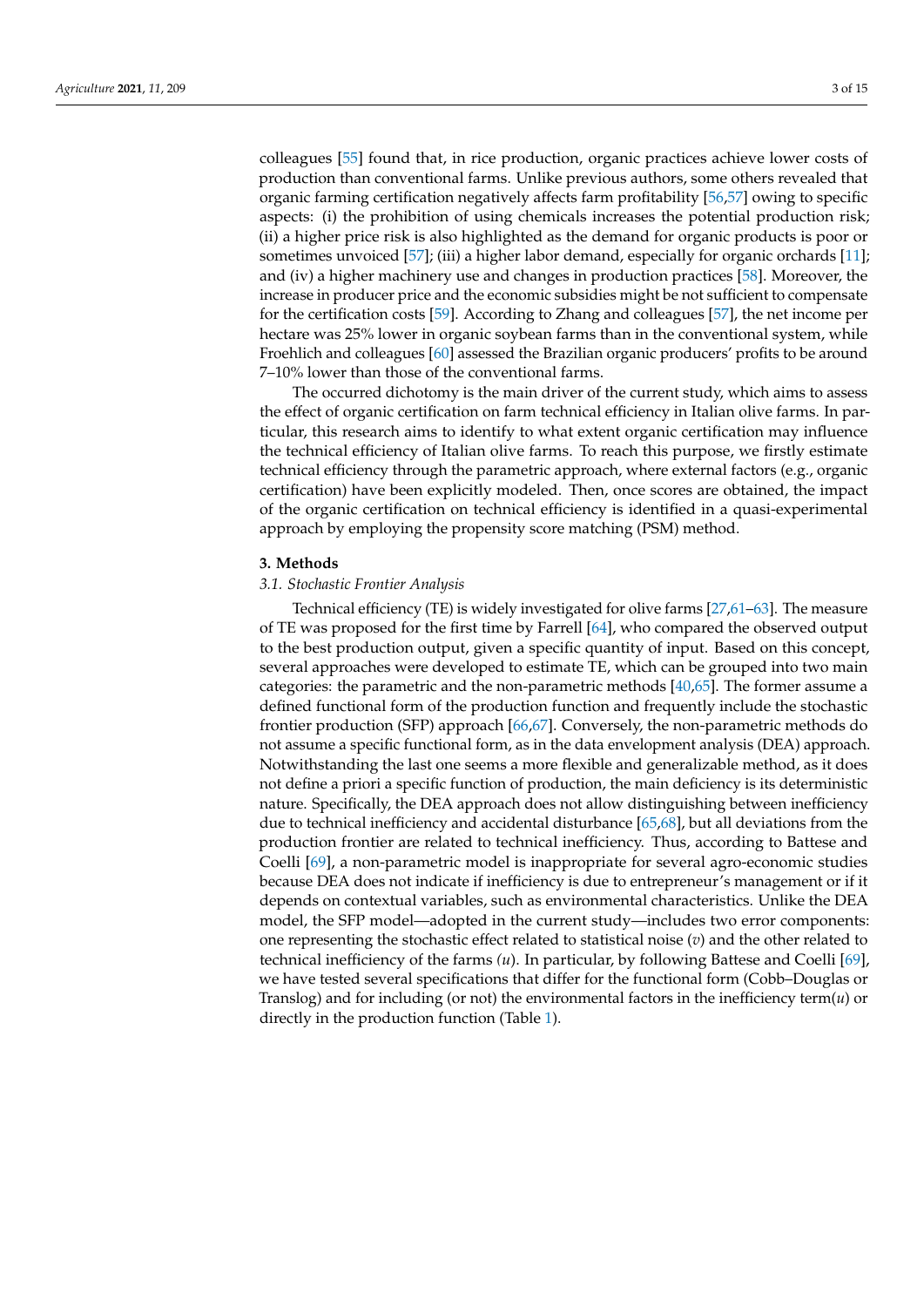|  |  | <b>Table 1.</b> Model selection. |  |
|--|--|----------------------------------|--|
|--|--|----------------------------------|--|

<span id="page-3-0"></span>

| Model | Functional<br>Forms | Inclusion of Env. Factors in<br>the Production Function | Inclusion of Env. Factors in<br>the Inefficiency Term | Log-<br>Likelihood | Number of<br>Parameters | <b>AIC</b> | BIC   |
|-------|---------------------|---------------------------------------------------------|-------------------------------------------------------|--------------------|-------------------------|------------|-------|
|       | Cobb-Douglas        | NO                                                      | NO.                                                   | $-306.2$           |                         | 626.3      | 653.5 |
|       | Translog            | NO                                                      | NO.                                                   | $-299.6$           | 11                      | 621.2      | 663.8 |
|       | Cobb-Douglas        | NO                                                      | YES                                                   | $-281.9$           | 12                      | 587.7      | 634.2 |
|       | Translog            | NO                                                      | YES                                                   | $-270.7$           | 16                      | 573.4      | 635.3 |
|       | Translog            | YES                                                     | NO.                                                   | $-275.0$           | 17                      | 584.0      | 649.8 |
| 6     | Cobb-Douglas        | YES                                                     | NO.                                                   | $-285.3$           | 13                      | 596.7      | 647.0 |
|       | Cobb-Douglas        | YES                                                     | YES                                                   | $-278.2$           | 18                      | 592.5      | 662.2 |
|       | Translog            | YES                                                     | YES                                                   | $-266.4$           | 22                      | 576.7      | 661.9 |

The Akaike's Information Criterion (AIC) and the Bayesian Information Criterion (BIC) suggest including the environmental factors only in the inefficiency term (model 3 and 4), while they do not provide a clear indication on the functional form. Thus, the following Cobb–Douglas production function was selected for the parsimony of parameters, with the assumption of constant returns to scale (Equation (1)):

$$
ln y_i = \beta_0 + \sum_{k=1}^{3} \beta_k ln x_{k,i} + v_i - u_i
$$
  
  $i = 1,...,355$  (1)

where *y<sup>i</sup>* is the observed output of the *i*-th firm, *xk,i* represents the value of *k*-th input used by the firm (working capital, land capital, and labor), and *β*<sup>0</sup> and the *β<sup>k</sup>* are parameters to be estimated. The  $v_i$  is an error term with zero mean and variance  $\sigma_v^2$ , and  $u_i$  is an independent random term accounting for technical inefficiency in production.

Following Battese and Coelli [\[69\]](#page-13-8) and Coelli and colleagues [\[70\]](#page-13-9), the predictor of TE involves the conditional expectation of exp (– $u_i$ ), given the random variable  $\varepsilon_i$ . Accordingly, TE is defined as follow (Equation (2)):

$$
TE_i = E [exp (u_i) | \varepsilon_i]
$$
 (2)

The defined frontier model does not account for the possibility that different environmental conditions may influence the different levels of farms' technical efficiency. However, it has been shown that environmental conditions may affect (i) the shape of production technology as well as (ii) the TE of the firm [\[70\]](#page-13-9). According to Battese and Coelli [\[69\]](#page-13-8), environmental factors directly affect the degree of technical inefficiency, thus the environmental factors would be modeled to assess the inefficiency term  $(u_i)$ . In other words, the environmental factors do not affect the technology endowment, but they may influence the distance that separates each firm from the best practice function.

As a consequence, the inefficiency term  $(u_i)$  obtained by the truncation of the normal distribution with mean  $\delta_m z_{m,i}$  and variance  $\sigma^2$  can be expressed as a function of a vector  $(z_{mi})$  of M environmental and farm characteristics, while  $\delta_m$  are the parameters to be estimated (Equation (3)).

$$
u_i \sim N^+ \left( \sum_{m=1}^{M} \delta_m z_{m,i}, \sigma^2 \right)
$$
  
 
$$
i = 1, \dots, 355
$$
 (3)

This specification assumes that the z term may influence the inefficiency of the farm without implying a real change in the technology.

Therefore, Equation (1) becomes the following:

$$
ln y_{i} = \beta_{0} + \sum_{k=1}^{3} \beta_{k} ln x_{k,i} + v_{i} - \left(\sum_{m=1}^{M} \delta_{m} z_{m,i}, \sigma^{2}\right)
$$
  
  $i = 1, ..., 355$  (4)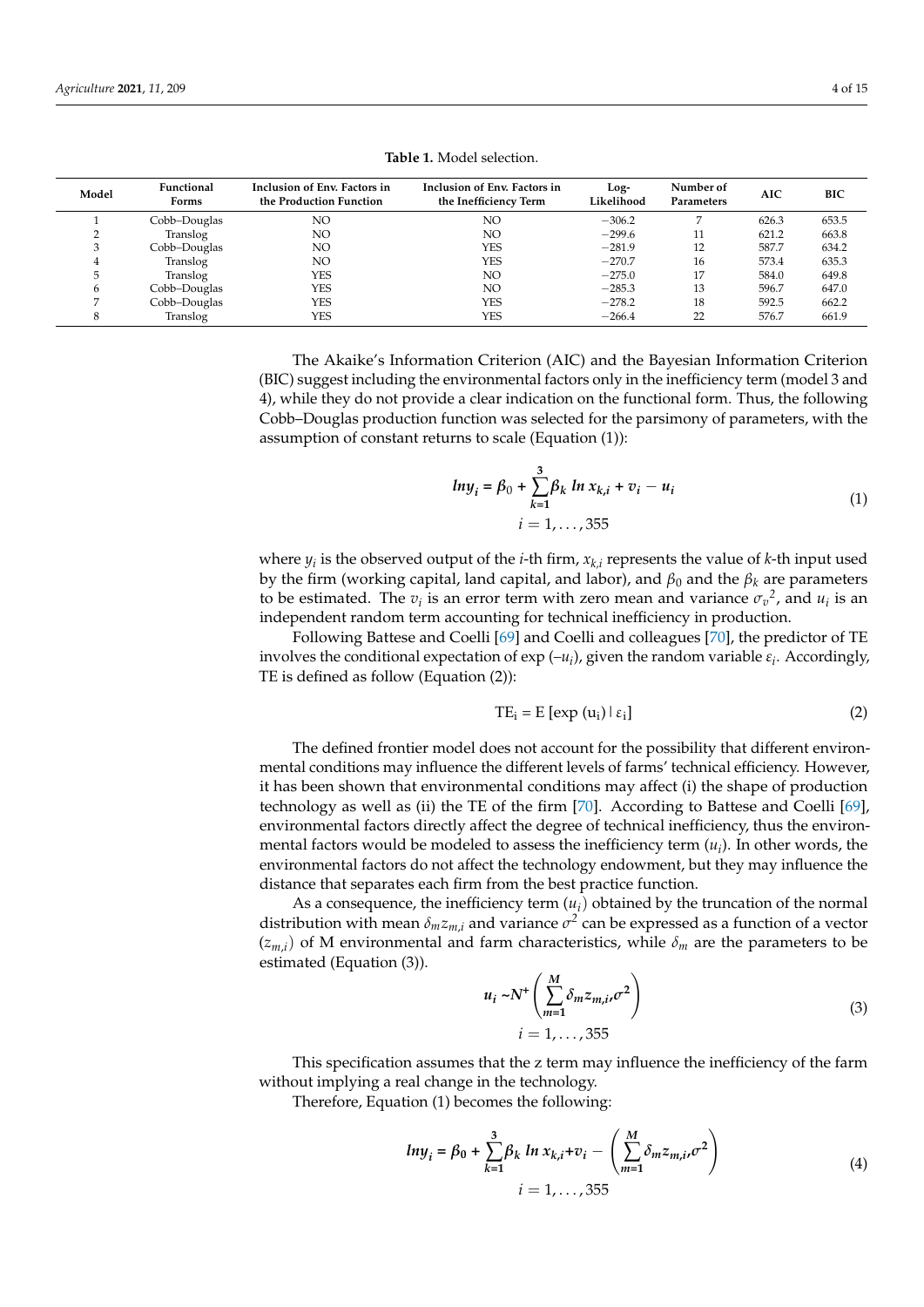where  $\ln y_i$  is the logarithmic of the gross marketable production, the output of the stochastic frontier function (Equation (4)). The term  $\ln x_{k,i}$  includes the standard inputs of production, such as land capital, working capital, and labor, while *zm,i* refers to the environmental and farm characteristics. Based on previous studies, this work includes in the *z<sup>m</sup>* term the presence of organic certification [\[23–](#page-11-21)[25\]](#page-11-22), the altimetry [\[71\]](#page-13-10), as well as the geographic area [\[72\]](#page-13-11) and the diversification of production [\[43\]](#page-12-13).

### *3.2. Treatment Effect of Organic Certification*

Equation (4) allows us to assess the TE of both organic and conventional farms. More precisely, significant differences in TE between organic and conventional farms could be associated with the certification. However, we are not able to properly identify the effect of organic certification on TE because sample selection bias or endogeneity problems may arise. The former occurs if conventional farms are systematically different from those organic (for instance, being larger), thus, consequently, the comparison is biased by other structural differences. The endogeneity occurs when there are specific motivations for farmers to adopt organic certifications that might also be related to the outcome of interest, basically, the technical efficiency. To overcome these problems, a quasi-experimental approach should be followed. The key advantage of quasi-experimental studies (over non-experimental methods) is the possibility to artificially adjust (i.e., basically through statistical procedures) the non-randomness of both control and treatment groups to make them comparable for the observing characteristics. Only after this adjustment, the treatment effect can be measured as the difference of mean outcomes [\[73\]](#page-13-12). More in detail, to reduce the estimation bias resulting from the comparison between two groups (control and treated), a propensity score matching (PSM) was implemented. We keep the "treated" and "control" terms of experimental studies and we intend, for "treated", the organic farms, and for the "control" group, or untreated, the conventional ones. If the status of being organic  $(O<sub>i</sub> = 1)$  stochastically depends on a set of observable characteristics, meaning that it is not randomly assigned, the propensity score can be implemented as a measure of conditional probability (Equation (5)) of being organic upon the observed variables, *s*, namely farm and farmer characteristics (reported in Table [2\)](#page-5-1):

$$
p(s_i) = Pr[O_i = 1 | s_i] i = 1, ..., 355
$$
 (5)

Then, to analyze factors that may affect the probability of observing farms being organic, p(*s<sup>i</sup>* ), the following discrete choice model is implemented (Equation (6)):

$$
Pr(Y_i = 1) = \Phi(\alpha + \beta W_i + \gamma T_i + \eta_i)
$$
  
\n
$$
i = 1, ..., 355
$$
 (6)

where *Y*<sup>i</sup> is the observable binary variable of farms, while *Φ* is the cumulative distribution function of the standardised normal variable. *W<sup>i</sup>* is a vector of structural characteristics of the *i*-th farm and the  $T_i$  term is a vector of socio-demographics characteristics of the *i*-th farmer. Finally,  $\eta_i$  is the error component.

Once a propensity score estimation is computed, the next step is to match the treated (organic farms) to a control group (conventional farms) based on the estimated propensity score [\[74,](#page-13-13)[75\]](#page-13-14). Only those farms having a similar propensity of being organic were compared. To do this, we estimated the average effect of treatment on the treated (ATT) by the stratification matching and the nearest-neighbour matching methods (Equation (7)).

$$
ATT = E[\Delta Y_i | p(s_i), O_i = 1]
$$
  

$$
i = 1, ..., 355
$$
 (7)

The stratification matching method consists of dividing the range of variation of the propensity score in intervals such that, within each interval, treated and control units have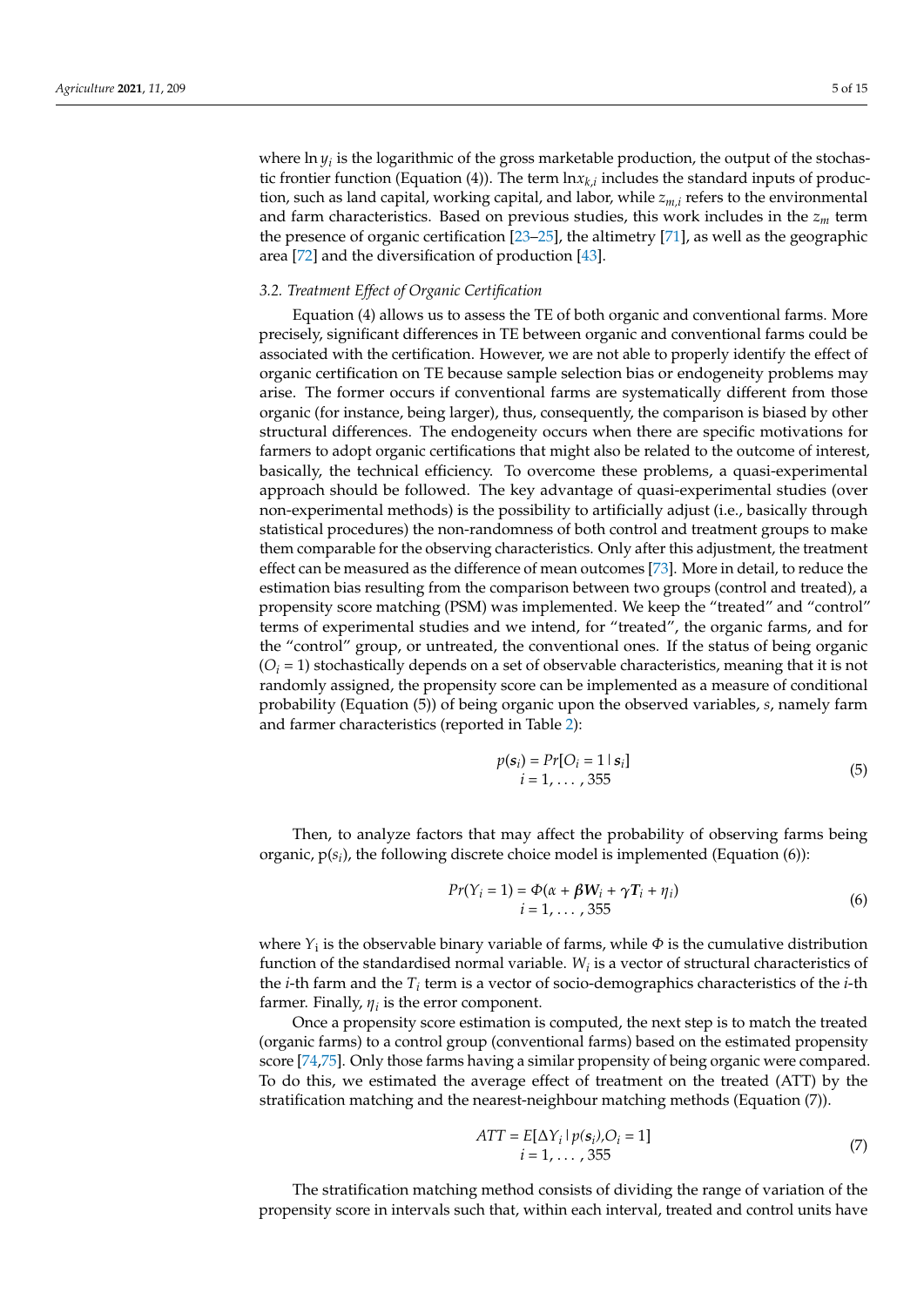on average the same propensity score. Then, within each interval in which both treated and control farms are present, the difference between the average outcomes of the treated and the control is computed. Finally, the ATT of interest is obtained as an average of the ATT of each block with weights given by the distribution of treated units across blocks. The main weakness of this method is that it discards observations in blocks wherein either treated or control units are absent. An alternative way to match treated and control units, which consists of taking each treated unit and searching for the control unit with the closest propensity score, is the nearest neighbour matching method. In this case, a control unit can be the best match for more than one treated unit. Once each treated unit is matched with a control unit, the difference between the outcome of the treated units and the outcome of the matched control units is computed. The ATT of interest is thus obtained by averaging these differences.

**Table 2.** Descriptive statistics of variables for organic and conventional farms.

<span id="page-5-1"></span>

|                                      |                                                               | All Sample<br>(obs.355) |           | Organic Farms | Conventional<br>Farms (obs.252) |  |
|--------------------------------------|---------------------------------------------------------------|-------------------------|-----------|---------------|---------------------------------|--|
| Variable                             | <b>Variable Description</b>                                   |                         |           | (obs.103)     |                                 |  |
|                                      |                                                               | Mean                    | Std. Dev. | Mean          | Mean                            |  |
| <b>GMO</b>                           | Economic value of gross marketable output (GMO)               | 81,367.3                | 118,783.5 | 74,182.15     | 84,304.12                       |  |
| Added value $(\epsilon)$             | Farm net value added                                          | 68,643.81               | 105,204.1 | 62,958        | 70,967.77                       |  |
| Working_Cap                          | Economic value of circulating agricultural capital            | 615.782                 | 912.397   | 521.47        | 654.33                          |  |
| Mec value $(\epsilon)$               | Economic value of machines                                    | 19,450.48               | 30,483.94 | 14,702.25     | 21,391.22                       |  |
| Capes_UAA $(\mathcal{E}/ha)$         | Ratio between the circulating agricultural capital<br>and UAA | 1454.38                 | 2685.18   | 1051.79       | 1618.93                         |  |
| Mecc_UAA $(\mathcal{E}/ha)$          | Ratio between mechanic value and UAA                          | 1433.75                 | 2614.26   | 1047.54       | 1591.61                         |  |
| Labour                               | Economic value of labour                                      | 40,687.1                | 45,902.38 | 37,742.26     | 41,890.78                       |  |
| Hours of labor                       | Total hours of labour                                         | 4238.24                 | 4781.5    | 3931.49       | 4363.62                         |  |
| Lab_prod $(\mathcal{E}/\text{hour})$ | Ratio between GMO and hours of labor                          | 17.99                   | 10.41     | 18.58         | 17.75                           |  |
| Activity (hours/ha)                  | Ratio between hours of labor and UAA                          | 324.54                  | 346.77    | 267.99        | 347.66                          |  |
| Labf (hours_fam/ha)                  | Ratio between hours of family labour and UAA                  | 0.09                    | 0.08      | 0.07          | 0.1                             |  |
| Land_Cap                             | Economic value of land capital                                | 7400.55                 | 11,884.64 | 7227.24       | 7471.39                         |  |
| Land_prod $(\frac{\epsilon}{ha})$    | Ratio between GMO and UAA                                     | 4748.63                 | 3564.74   | 4174.31       | 4983.37                         |  |
| UAA (ha)                             | Used agricultural area (UAA)                                  | 21.56                   | 31.55     | 21.08         | 21.75                           |  |
| $GMO$ _quality (1 = yes; 0 = no)     | Gross marketable output obtained from quality<br>products     | 0.05                    | N.A.      | 0.1           | 0.04                            |  |
| Short_sc $(1 = yes; 0 = no)$         | Short supply chain                                            | 0.1                     | N.A.      | 0.15          | 0.09                            |  |
| Diversified activities               | Presence of complementary activities $(1 = yes; 0 = no)$      | 0.1                     | N.A.      | 0.12          | 0.09                            |  |
| Gender                               | $(1 = female; 0 = male)$                                      | 0.34                    | N.A.      | 0.32          | 0.34                            |  |
| Young                                | $(1 = yes; 0 = no)$                                           | 0.17                    | N.A.      | 0.19          | 0.16                            |  |
| Altimetry classification             | $(1 =$ mountain $2 =$ hill $3 =$ plain)                       | 2.13                    | N.A.      | 2.1           | 2.14                            |  |
| Geographic area_1                    | $(1 = south and island; 0 = otherwise)$                       | 0.8                     | N.A.      | 0.86          | 0.77                            |  |
| Geographic area_2                    | $(1 = north; 0 = otherwise)$                                  | 0.05                    | N.A.      | $\mathbf{0}$  | 0.07                            |  |
| Geographic area_3                    | $(1 = center; 0 = otherwise)$                                 | 0.15                    | N.A.      | 0.14          | 0.15                            |  |

N.A. not applicable; in bold, variables included in the stochastic frontier model.

#### *3.3. Data Description*

The FADN database is used for conducting the investigation. FADN represents the official EU source of micro-data for understanding the impact of agricultural policies. It contains around 1000 variables for monitoring farms' income and business activities, covering approximately overall 10,000 Italian farms, and it is representative of the national population of farms [\[76\]](#page-13-15). Our analysis includes data on Italian olive farms from 2015. Regarding this production, the sample includes 355 olive farms, of which 29% are organic (*n* = 103) and the remaining 71% are conventional (*n* = 252). Table [1](#page-3-0) shows the descriptive statistics of the main economic and structural characteristics of both organic and conventional farms.

## <span id="page-5-0"></span>**4. Results**

## *4.1. Technical Efficiency Estimates*

The estimated coefficients of the stochastic frontier model are presented in Table [3.](#page-6-0) Coefficients have the expected signs as all inputs of production included in the model, such as working capital, land capital, and labor, are positively associated with the gross marketable output (GMO) of farms. The estimated coefficients of the Cobb–Douglas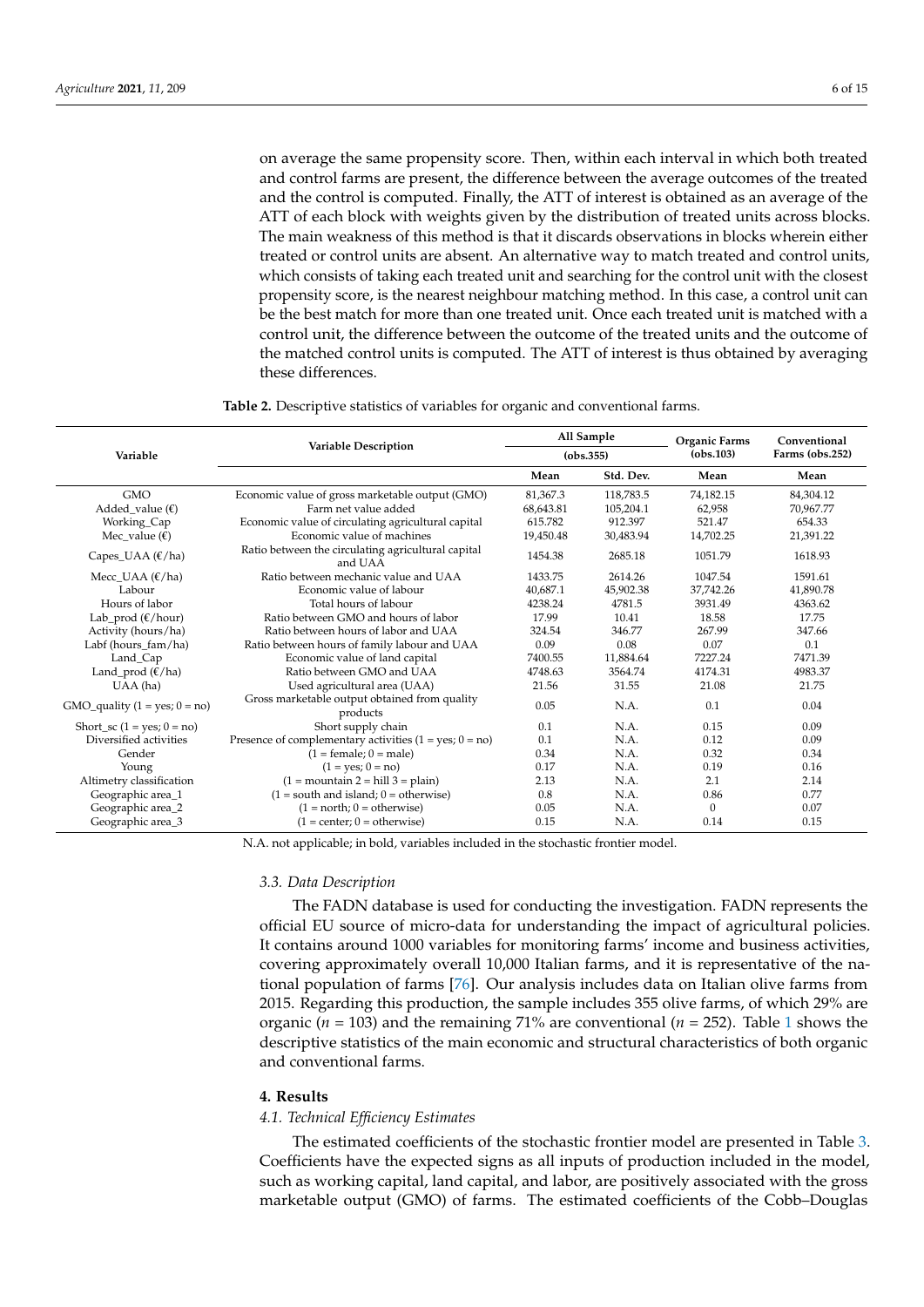functional form represent input elasticities, showing the greatest elasticity (+0.98) for labor. As for the inefficiency measure (the U term in Table [3\)](#page-6-0), all environmental variables are significant. In particular, organic certification is negatively associated (−1.01) with the technical inefficiency error component. This provides some evidence that organic certification may increase the technical efficiency (TE) of the farm. Furthermore, farms located in hill or plain areas show a negative impact on the farm technical inefficiency error component (−0.84 and −1.26, respectively), thus olive farms located in mountain areas seem less efficient than those located in hill or plain areas. A negative association with the technical inefficiency error component is also shown by farms located in Northern Italy, but this is not significant. Conversely, a positive and significant impact (+1.082) on inefficiency is revealed in the central regions, meaning that olive farms located in Central Italy seem less efficient than those located in the southern regions. The increase of technical inefficiency of the farm is also due to the presence of activities complementary to the agricultural production. Indeed, our findings show that the diversified activities at the farm level may increase technical inefficiency by 1.23.

| Dep.var: ln (GMO)                | Coef.    | Std. Err. | <i>p</i> -Value |
|----------------------------------|----------|-----------|-----------------|
| Frontier                         |          |           |                 |
| ln (working_cap)                 | 0.044    | 0.017     | $0.009$ ***     |
| ln (land_cap)                    | 0.125    | 0.022     | $0.000$ ***     |
| ln (labour)                      | 0.980    | 0.044     | $0.000$ ***     |
| Cons                             | $-0.109$ | 0.411     | 0.790           |
| $\mathbf{U}$                     |          |           |                 |
| Organic certification            | $-1.011$ | 0.391     | $0.010**$       |
| Geographic area (north)          | $-3.690$ | 3.311     | 0.265           |
| Geographic area (center)         | 1.082    | 0.299     | $0.000$ ***     |
| Diversified activities           | 1.234    | 0.327     | $0.000$ ***     |
| Altimetry classification (hill)  | $-0.842$ | 0.366     | $0.021$ **      |
| Altimetry classification (plain) | $-1.258$ | 0.516     | $0.015**$       |
| Usigma                           |          |           |                 |
| Cons                             | $-0.299$ | 0.214     | 0.163           |
| Vsigma                           |          |           |                 |
| Cons                             | $-1.948$ | 0.168     | $0.000$ ***     |

<span id="page-6-0"></span>**Table 3.** Coefficient estimates of the stochastic frontier analysis.

Obs. = 355; Wald chi<sup>2</sup> = 930 (*p*-value < 0.001); frontier test (M3T): 30.39, (*p-*value < 0.001). \*\* *p*-value < 0.05; \*\*\* *p*-value < 0.01.

The following figure (Figure [1\)](#page-7-0) illustrates the distribution of TE  $(\theta)$  of both organic and conventional farms. The values of  $\theta$  give information about the distance from the data point to the production frontier assuming values from"0" to"1", where "0" means the lowest value of farm TE, while "1" is the maximum value of TE. Even if the distribution functions of TE for the two groups of farms are similar, the average value of  $\theta$  for organic farms is 0.716, while it is equal to 0.640 for conventional farms. Table [4](#page-7-1) shows the average percentage differences in TE between organic and conventional farms grouped by macroareas and by the size of the farms in terms of used agricultural area (UAA). The highest average value of TE is achieved in conventional farms located in Northern Italy (0.863), while the highest value of TE in organic farms is achieved in farms located in Southern Italy. However, it should be highlighted that there are no organic olive farms in Northern Italy.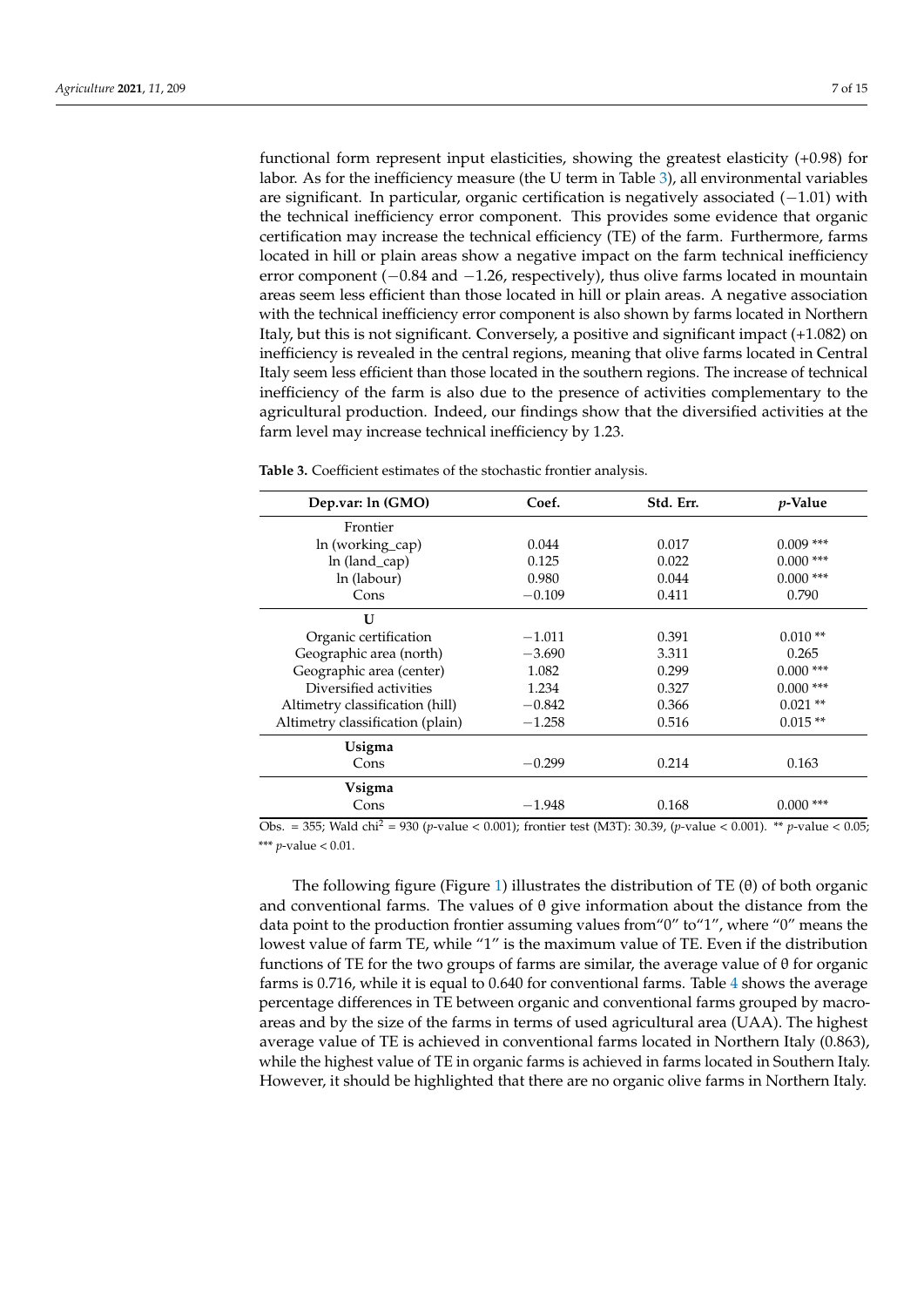<span id="page-7-0"></span>

**Figure 1.** Technical efficiency parameter (θ). **Figure 1.** Technical efficiency parameter (θ).

<span id="page-7-1"></span>

| Description  | Area              | Average $\theta$ | Obs |
|--------------|-------------------|------------------|-----|
|              | South and Islands | 0.751            | 89  |
| Organic      | Center            | 0.504            | 14  |
|              | North             | N.A.             | 0   |
|              | South and Islands | 0.671            | 195 |
| Conventional | Center            | 0.462            | 39  |
|              | North             | 0.863            | 18  |

N.A., not applicable.

Moreover, the findings emphasized that the greatest differences in TE values are mainly observed in small farms—those with less than five hectares—and especially in farms located in Central Italy. Indeed, the average percentage differences in TE for organic farms is more than 28% in small farms located in Central Italy, followed by farms located in the South and in North Italy, where the percentage differences in TE are 15.6% and 14.9%, respectively (Table [5\)](#page-7-2).

<span id="page-7-2"></span>**Table 5.** Average percentage differences in TE for organic olive farms by macro areas and by UAA.

| Area      | <b>Class UAA</b> | $\Delta\theta$ (%) | Std. Dev. | Frequency      | <b>Distribution</b> |
|-----------|------------------|--------------------|-----------|----------------|---------------------|
|           | $5$ ha           | 15.6               | 5.39      | 31             | 11%                 |
|           | $5-15$ ha        | 14.5               | 7.77      | 146            | 51%                 |
| South and | 15–40 ha         | 9.9                | 6.82      | 71             | 25%                 |
| Islands   | $>40$ ha         | 9.9                | 7.22      | 36             | 13%                 |
|           | Total            |                    |           | 284            | 100%                |
|           | $< 5$ ha         | 28.4               | 1.63      | $\overline{4}$ | 8%                  |
|           | $5-15$ ha        | 23.7               | 8.32      | 24             | 45%                 |
| Center    | 15–40 ha         | 21.1               | 8.34      | 14             | 26%                 |
|           | $>40$ ha         | 16.8               | 7.84      | 11             | 21%                 |
|           | Total            |                    |           | 53             | 100%                |
|           | $5$ ha           | 14.9               | 9.50      | 9              | 50%                 |
| North     | $5-15$ ha        | 11.7               | 8.35      | 9              | 50%                 |
|           | Total            |                    |           | 18             | 100%                |

## *4.2. Propensity Score and ATT Estimates*

The previous paragraph shows that, on average, olive farms with organic certification seem more efficient than those without organic certification. However, a propensity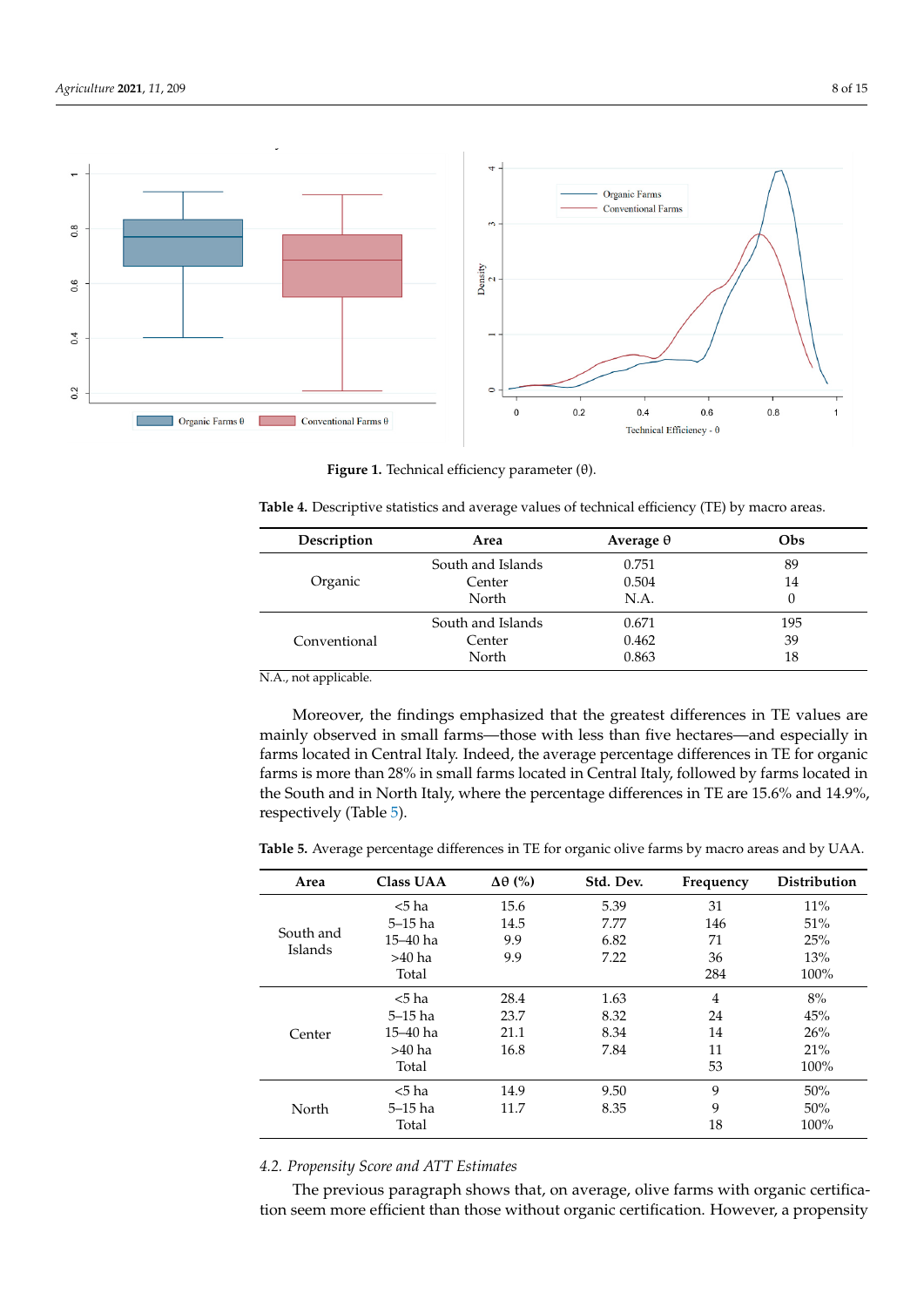score matching needs to be performed to correctly attribute those observed differences to the presence of the organic certification, or to identify the treatment effect of the organic certification. More specifically, the propensity score was estimated using a Probit model including both structural and economic characteristics of farms as well as farmers' socio-demographic profile. The dependent variable assumes a value of 1 if the farm was organically certified and 0 otherwise. The variables included in the model closely correspond to those previously recognized as notably different among the two groups of farms. Moreover, the Probit model considers those characteristics that have been identified by previous literature to be associated with the organic certification adoption [\[23](#page-11-21)[–25](#page-11-22)[,77–](#page-13-16)[79\]](#page-13-17).

The results indicate that the propensity for a farm to adopt organic certification is positively influenced by the added value and the overall mechanic value, as well as the mechanic value per hectare, the presence of higher quality of gross marketable output, the presence of short-chain sales, and the hours of labor per hectare. Conversely, the localization in the mountain, the hours of labor, the circulating agricultural capital per hectare, the productivity of labor, and the availability of family labor decrease the farms' propensity to become organic (Table [6\)](#page-8-1).

<span id="page-8-1"></span>**Table 6.** Estimates on probability to adopt organic certification.

|                          | Coeff.    | Std. Err. | <i>p</i> -Value |
|--------------------------|-----------|-----------|-----------------|
| Altimetry classification | $-0.285$  | 0.132     | $0.030**$       |
| Gender                   | 0.029     | 0.180     | 0.873           |
| Young                    | 0.053     | 0.229     | 0.817           |
| Added_value              | 0.908     | 0.288     | $0.002$ ***     |
| Mec_value                | 0.157     | 0.091     | $0.082*$        |
| GMO_quality              | 0.868     | 0.377     | $0.022**$       |
| UAA                      | 0.244     | 0.370     | 0.509           |
| Short sc                 | 0.497     | 0.284     | $0.081*$        |
| Hours of labour          | $-1.667$  | 0.445     | $0.000$ ***     |
| Capes_UAA                | $-0.006$  | 0.002     | $0.007$ ***     |
| Land_prod                | 0.000     | 0.000     | 0.566           |
| Lav_prod                 | $-0.052$  | 0.020     | $0.008$ ***     |
| Activity                 | 0.003     | 0.001     | $0.019**$       |
| Labf                     | $-7.951$  | 2.890     | $0.006$ ***     |
| Mecc UAA                 | 0.005     | 0.002     | $0.012**$       |
| Mecc_UAA_square          | 0.000     | 0.000     | $0.001$ ***     |
| Geo_1                    | 21.302    | 163.181   | 0.896           |
| Geo 3                    | 20.976    | 163.181   | 0.898           |
| Cons                     | $-18.626$ | 163.208   | 0.909           |

Obs. = 355; pseudo R<sup>2</sup> = 0.16; \* *p*-value < 0.1; \*\* *p*-value < 0.05; \*\*\* *p*-value < 0.001.

Table [7](#page-8-2) shows the estimates for the average treatment effect on the treated (ATT) based on the stratification matching and the nearest neighbor, respectively. The ATT estimates show a positive effect of the organic certification on the farm TE of +0.06 with the stratification method and +0.08 with the nearest neighbor method, representing in percentage terms an increment in efficiency of around 10%.

<span id="page-8-2"></span>**Table 7.** Organic certification average treatment effect on the treated (ATT) (stratification and nearest neighbor matching (NNM)).

| Method   | Number of Treated | Number of Control | <b>ATT</b> | Std. Err. |       |
|----------|-------------------|-------------------|------------|-----------|-------|
| Strat. M | 103               | 189               | 0.060      | 0.018     | 3.378 |
| NNM      | 103               | 65                | 0.076      | 0.028     | 2.716 |

## <span id="page-8-0"></span>**5. Discussion**

Our results indicate that organic farming is positively associated with technical efficiency in Italian olive farms. This outcome could be explained by considering that organic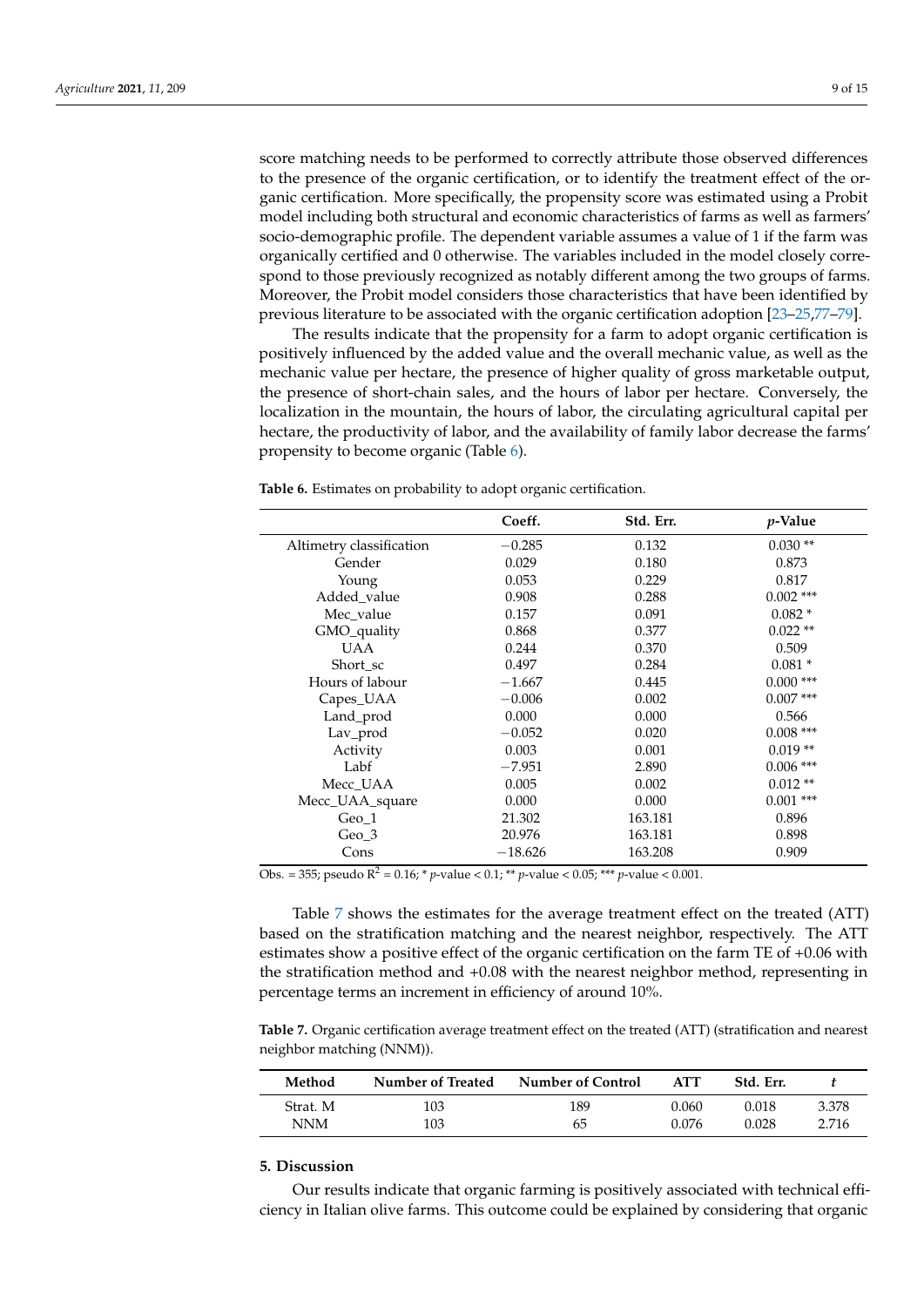products benefit from a higher market price as consumers highly appreciate their quality attributes [\[51](#page-12-20)[,80\]](#page-13-18). With an interesting exception [\[81\]](#page-13-19), several studies have shown that a combination of lower input costs as well as a market premium reflecting the consumers' willingness to pay for healthier and environmentally friendly food [\[82\]](#page-13-20) make organic farms more profitable than conventional ones [\[52,](#page-12-28)[53,](#page-12-21)[83\]](#page-13-21).

Our findings also showed that all considered inputs of production, namely the working capital, the land capital, and labor, have a positive and significant effect on the GMO of farms. These findings are consistent with previous studies in which the higher capital endowment, both in terms of machines and financial capital, is a critical tool for enhancing productivity at the farm level [\[79](#page-13-17)[,84\]](#page-13-22). Mechanization increases the gross marketable output through the timelessness of agricultural operations [\[85](#page-13-23)[,86\]](#page-13-24). Conversely, un-mechanized agriculture reveals a decrease in crop yield [\[87,](#page-13-25)[88\]](#page-13-26). Furthermore, the availability of financial capital helps increase the gross marketable output by purchasing inputs of production [\[89\]](#page-13-27). As for the labor, our results show a direct relationship with output in terms of GMO. Harvesting olives by hand guarantees the best quality of olives, creating a better quality of the final product [\[90\]](#page-14-0) with a higher price of extra-virgin olive oil, which increases the gross marketable output of the farm.

The negative effect of organic certification on technical inefficiency reveals a positive association of organic certification with TE. This finding is in agreement with previous studies [\[19](#page-11-17)[,91\]](#page-14-1) showing that organic certification improves farm economic performance by increasing the yield or the price of the final product. At the same time, the result is opposed to that reported by Beuchelt and Zeller [\[25\]](#page-11-22), who highlighted organic coffee producers as poorer than conventional ones. Farm localization, in terms of altimetry and geographic area, has a significant effect on farm inefficiency. More specifically, if the farm is located in a plain or a hilly area, the inefficiency decreases, while it increases if the farm is located in the central regions [\[10](#page-11-8)[,92\]](#page-14-2). Conversely to Julie and colleagues [\[93\]](#page-14-3), according to whom there are no differences in terms of technical efficiency between diversified and specialized farms, our results are in agreement with Lakner and colleagues [\[43\]](#page-12-13), showing that diversification decreases technical efficiency in organic farms. This probably occurs because diversified activities could be not adequately remunerated.

The higher impact of organic certification on TE is observed in smaller farms. This is probably owing to the marketing strategy used by small farms [\[94\]](#page-14-4). Several authors found that organic producers use direct marketing channels more than conventional producers, thus enabling the producer to gain a premium price for the product [\[95–](#page-14-5)[98\]](#page-14-6). In line with what has just been said, we found that the determinants of conversion from conventional to organic olive farms are the production and direct sales of a higher quality of GMO. Indeed, consumers think that organic product is a "premium product", healthy, and environmentally friendly [\[80\]](#page-13-18). Moreover, farm labor intensity has a positive impact on the propensity to become organic. In other words, our results have shown that farms with a high ratio between hours of labor and UAA and with a high level of mechanization are more prone to adopt organic certification. These findings are in line with those of Ferjani and colleagues [\[99\]](#page-14-7), according to whom farmers are skeptical about conversion when they perceive organic farming needs extra work.

Our findings showed the main barriers of conversion from conventional to organic olive farms, such as the following: (i) the localization in the mountain, (ii) the hours of labor, (iii) the circulating agricultural capital per hectare, (iv) the productivity of labor, and (v) the availability of family labor. The cultivation in a mountain area may discourage the organic farming system adoption because pest and disease diffusion, as well as weed infestation, are more difficult to control without the use of pesticides [\[7](#page-11-5)[,99\]](#page-14-7). The altimetry may also be a barrier to conversion if the farm is too far from the urban area and its customers, thus not allowing for direct sales [\[100\]](#page-14-8). The endowment of financial capital per hectare discourages farm conversion, probably because the availability of circulating agricultural capital helps purchase chemical inputs of production [\[89\]](#page-13-27), such as fertilizers and pesticides, allowed in conventional agriculture. The productivity of labor reduces the propensity to become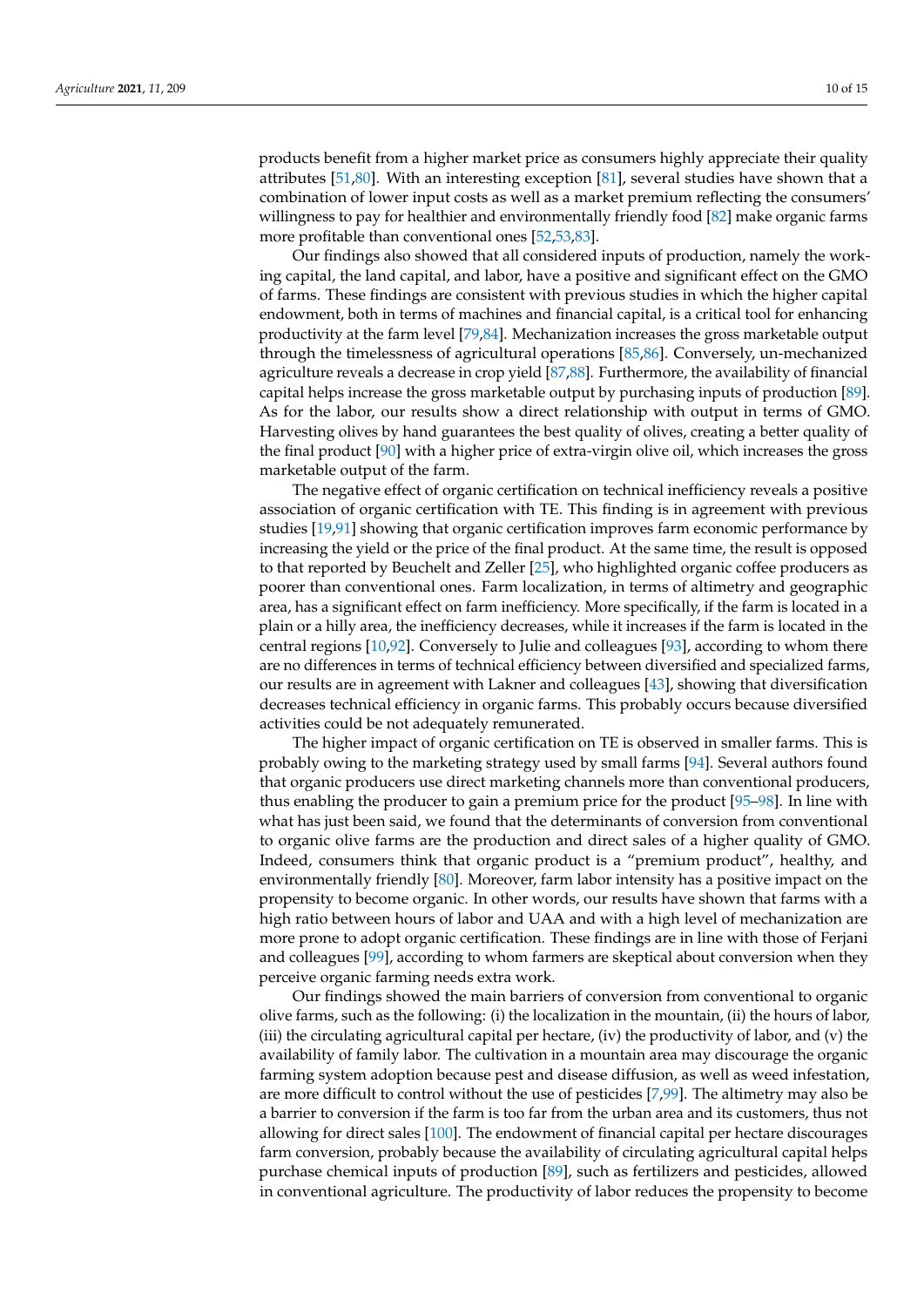organic as the higher crop yield obtained in the conventional system [\[101,](#page-14-9)[102\]](#page-14-10) increases farm output and, accordingly, labor productivity. As for the availability of family labor, our result is different from those of several previous researchers [\[103](#page-14-11)[,104\]](#page-14-12), where organic farming is associated with claims of high labor requirements compared with conventional farms. However, a small part of the scientific literature suggests that labor use depends on farm type and farm size [\[27,](#page-11-20)[104\]](#page-14-12). In particular, following our finding, Tzouvelekas and colleagues [\[27\]](#page-11-20) show a lower use of labor in Greek organic olive farms, owing to less labor required for harvesting the lower level of olive yield [\[27\]](#page-11-20). Accordingly, a farmer with a high endowment of family labor is more reluctant to adopt organic certification.

#### **6. Conclusions**

In recent years, the scientific community and policymakers have agreed about new challenges of agriculture, such as the production of healthy food, adaptation to climate change, protection of natural resources, and landscape conservation. However, despite a growing public awareness of the environmental and social importance of AFSs, the adoption of cleaner agricultural practices (i.e., organic agriculture) is still scarce, even in developed countries such as Italy.

The present paper aimed to identify potential barriers associated with organic certification adoption, analyzing the impact of the organic certification on the economic performances of Italian olive farms, considering technical efficiency in particular. To this end, we developed a stochastic frontier analysis assuming that environmental factors are positively associated with the distance of each farm to the best practice function. The statistical model considers the gross marketable output as the dependent variable, while the working capital together with land capital and labor are the independent variables. Furthermore, we included in the model specific environmental variables to assess the technical inefficiency term. To quantify the effect of organic certification on TE without sample selection bias or endogeneity problems, we designed a quasi-experimental study, implementing a propensity score matching for making a comparison between organic and conventional farms.

The findings showed that organic certification is positively and significantly associated with a higher level of technical efficiency in Italian olive farms (around 10%). Accordingly, it is critical to stimulate the adoption of organic certification in Italian olive farms as it is a win–win alternative to the conventional system, both in economic and environmental terms. The adoption of organic certification could enhance the competitiveness of small and medium Italian farms, thus improving rural development.

Some limitations of the research concern the use of cross-sectional data; although the sample was representative of the Italian olive farms, the cross-sectional design may to a certain extent limit an exact identification of the organic certification effect. Moreover, our estimates could benefit from the inclusion of more variables about the agricultural vocation of the territory. Finally, our estimates do not consider possible sample selection bias on the production function estimates. Thus, further studies may investigate the effect of organic certification on different products and countries and on the economic performances over time, using a panel dataset and trying to analyze different agro-food products.

**Author Contributions:** Conceptualization, M.R., F.C. and G.M.; methodology, F.C. and M.R.; software, F.C. and M.R.; validation, M.R. and F.C.; formal analysis, M.R.; investigation, M.R.; resources, G.M.; data curation, F.C.; writing—original draft preparation, M.R., F.C. and C.N.; writing—review and editing, M.R., F.C., C.N. and G.M.; supervision, F.C., C.N.; project administration, G.M.; funding acquisition, G.M. All authors have read and agreed to the published version of the manuscript.

**Funding:** This research received grant from the Project PRIN DRASTIC. "Driving The Italian Agri-Food System Into A Circular Economy Model" (cod. 2017JYRZFF), PRIN-MIUR – Call 2017, funded by the Italian Ministry of Education, University and Research (MIUR), Italy.

**Informed Consent Statement:** "Not applicable" for studies not involving humans.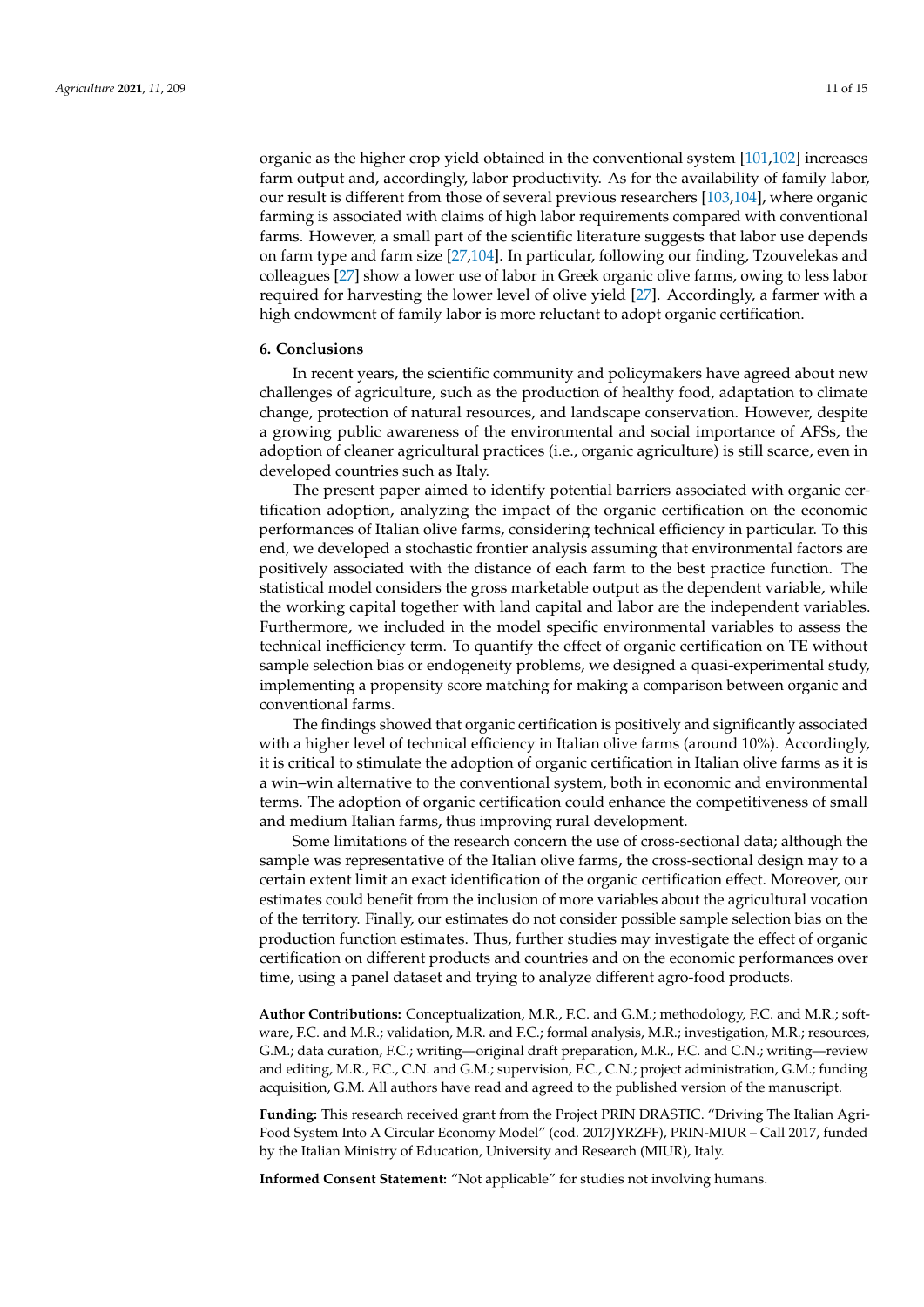**Data Availability Statement:** Restrictions apply to the availability of these data. Data was obtained from CREA and are available from the authors with the permission of CREA.

**Conflicts of Interest:** The authors declare no conflict of interest.

## **References**

- <span id="page-11-0"></span>1. European Commission. Communication from the Commission to the European 612 Parliament, the European Council, the Council, the European Economic and Social Committee 613 and the Committee of the Regions. 2019. Available online: [https://ec.europa.eu/info/sites/info/files/european-green-deal-communication\\_en.pdf](https://ec.europa.eu/info/sites/info/files/european-green-deal-communication_en.pdf) (accessed on 11 December 2020).
- <span id="page-11-1"></span>2. Raimondo, M.; Nazzaro, C.; Marotta, G.; Caracciolo, F. Land degradation and climate change: Global impact on wheat yields. *Land Degrad. Dev.* **2021**, *32*, 387–398. [\[CrossRef\]](http://doi.org/10.1002/ldr.3699)
- <span id="page-11-2"></span>3. Pretty, J.; Brett, C.; Gee, D.; Hine, R.; Mason, C.; Morison, J.; Rayment, M.; Van Der Bijl, G.; Dobbs, T. Policy challenges and priorities for internalizing the externalities of modern agriculture. *J. Environ. Plan. Manag.* **2001**, *44*, 263–283. [\[CrossRef\]](http://doi.org/10.1080/09640560123782)
- <span id="page-11-3"></span>4. Rigby, D.; Cáceres, D. Organic farming and the sustainability of agricultural systems. *Agric. Syst.* **2001**, *68*, 21–40. [\[CrossRef\]](http://doi.org/10.1016/S0308-521X(00)00060-3)
- 5. Pretty, J. Agricultural sustainability: Concepts, principles and evidence. *Philos. Trans. R. Soc. B* **2007**, *363*, 447–465. [\[CrossRef\]](http://doi.org/10.1098/rstb.2007.2163)
- <span id="page-11-4"></span>6. Caracciolo, F.; Lombardi, P. A new-institutional framework to explore the trade-off between Agriculture, Environment and Landscape. *Econ. Policy Energy Environ.* **2012**, *3*, 135–154. [\[CrossRef\]](http://doi.org/10.3280/EFE2012-003009)
- <span id="page-11-5"></span>7. Home, R.; Indermuehle, A.; Tschanz, A.; Ries, E.; Stolze, M. Factors in the decision by Swiss farmers to convert to organic farming. *Renew. Agric. Food Syst.* **2019**, *34*, 571–581. [\[CrossRef\]](http://doi.org/10.1017/S1742170518000121)
- <span id="page-11-7"></span>8. Garibaldi, L.A.; Gemmill-Herren, B.; D'Annolfo, R.; Graeub, B.E.; Cunningham, S.A.; Breeze, T.D. Farming approaches for greater biodiversity, livelihoods, and food security. *Trends Ecol. Evol.* **2017**, *32*, 68–80. [\[CrossRef\]](http://doi.org/10.1016/j.tree.2016.10.001)
- <span id="page-11-6"></span>9. Clark, M.; Tilman, D. Comparative analysis of environmental impacts of agricultural production systems, agricultural input efficiency, and food choice. *Environ. Res. Lett.* **2017**, *12*, 064016. [\[CrossRef\]](http://doi.org/10.1088/1748-9326/aa6cd5)
- <span id="page-11-8"></span>10. Wezel, A.; Soboksa, G.; McClelland, S.; Delespesse, F.; Boissau, A. The blurred boundaries of ecological, sustainable, and agroecological intensification: A review. *Agron. Sustain. Dev.* **2015**, *35*, 1283–1295. [\[CrossRef\]](http://doi.org/10.1007/s13593-015-0333-y)
- <span id="page-11-9"></span>11. Beltrán-Esteve, M.; Reig-Martínez, E. Comparing conventional and organic citrus grower efficiency in Spain. *Agric. Syst.* **2014**, *129*, 115–123. [\[CrossRef\]](http://doi.org/10.1016/j.agsy.2014.05.014)
- <span id="page-11-10"></span>12. Crowder, D.W.; Reganold, J.P. Financial competitiveness of organic agriculture on a global scale. *Proc. Natl. Acad. Sci. USA* **2015**, *112*, 7611–7616. [\[CrossRef\]](http://doi.org/10.1073/pnas.1423674112)
- <span id="page-11-11"></span>13. Bénard, M.; Baudry, J.; Méjean, C.; Lairon, D.; Giudici, K.V.; Etilé, F.; Reach, G.; Hercberg, S.; Kesse-Guyot, E.; Péneau, S. Association between time perspective and organic food consumption in a large sample of adults. *Nutr. J.* **2018**, *17*, 1. [\[CrossRef\]](http://doi.org/10.1186/s12937-017-0311-0) [\[PubMed\]](http://www.ncbi.nlm.nih.gov/pubmed/29304811)
- <span id="page-11-12"></span>14. Available online: [https://ec.europa.eu/food/sites/food/files/safety/docs/f2f\\_action-plan\\_2020\\_strategy-info\\_en.pdf](https://ec.europa.eu/food/sites/food/files/safety/docs/f2f_action-plan_2020_strategy-info_en.pdf) (accessed on 11 December 2020).
- <span id="page-11-13"></span>15. Graffham, A.; MacGregor, J. *Fresh Insights Number 5—Impact of EurepGAP on Small-Scale Vegetable Growers in Zambia*; Department for International Development: London, UK, 2007.
- 16. Graffham, A.; Karehu, E.; MacGregor, J. *Fresh Insights Number 6—Impact of EurepGAP on Small-Scale Vegetable Growers in Kenya*; Department for International Development: London, UK, 2007.
- <span id="page-11-14"></span>17. Schuster, M.; Maertens, M. Do private standards create exclusive supply chains? New evidence from the Peruvian asparagus export sector. *Food Policy* **2013**, *43*, 291–305. [\[CrossRef\]](http://doi.org/10.1016/j.foodpol.2013.10.004)
- <span id="page-11-15"></span>18. Kleemann, L.; Abdulai, A.; Buss, M. Certification and access to export markets: Adoption and return on investment of organiccertified pineapple farming in Ghana. *World. Dev.* **2014**, *64*, 79–92. [\[CrossRef\]](http://doi.org/10.1016/j.worlddev.2014.05.005)
- <span id="page-11-17"></span>19. Bolwig, S.; Gibbon, P.; Jones, S. The economics of smallholder organic contract farming in tropical Africa. *World. Dev.* **2009**, *37*, 1094–1104. [\[CrossRef\]](http://doi.org/10.1016/j.worlddev.2008.09.012)
- 20. Kassie, M.; Zikhali, P.; Manjur, K.; Edwards, S. *Adoption of Organic Farming Techniques: Evidence from a Semi-Arid Region of Ethiopia*; Environment for Development Discussion Paper-Resources for the Future (RFF); Environment for Development Initiative: Gothenburg, Sweden, 2009.
- <span id="page-11-16"></span>21. Subervie, J.; Vagneron, I. A drop of water in the Indian Ocean? The impact of GlobalGap certification on lychee farmers in Madagascar. *World. Dev.* **2013**, *50*, 57–73. [\[CrossRef\]](http://doi.org/10.1016/j.worlddev.2013.05.002)
- 22. Blackman, A.; Rivera, J.E. The Evidence Base for Environmental and Socioeconomic Impacts of 'Sustainable' Certification. 2010. Available online: <https://ssrn.com/abstract=1579083> (accessed on 2 February 2021). [\[CrossRef\]](http://doi.org/10.2139/ssrn.1579083)
- <span id="page-11-21"></span>23. Maertens, M.; Swinnen, J.F. Trade, standards, and poverty: Evidence from Senegal. *World Dev.* **2009**, *37*, 161–178. [\[CrossRef\]](http://doi.org/10.1016/j.worlddev.2008.04.006)
- <span id="page-11-18"></span>24. Valkila, J. Fair Trade organic coffee production in Nicaragua—Sustainable development or a poverty trap? *Ecol. Econ.* **2009**, *68*, 3018–3025. [\[CrossRef\]](http://doi.org/10.1016/j.ecolecon.2009.07.002)
- <span id="page-11-22"></span>25. Beuchelt, T.D.; Zeller, M. Profits and poverty: Certification's troubled link for Nicaragua's organic and fairtrade coffee producers. *Ecol. Econ.* **2011**, *70*, 1316–1324. [\[CrossRef\]](http://doi.org/10.1016/j.ecolecon.2011.01.005)
- <span id="page-11-19"></span>26. Calo, M.; Wise, T.A. *Revaluing Peasant Coffee Production: Organic and Fair Trade Markets in Mexico*; Global Development and Environment Institute, Tufts University: Somerville, MA, USA, 2005.
- <span id="page-11-20"></span>27. Tzouvelekas, V.; Pantzios, C.J.; Fotopoulos, C. Technical efficiency of alternative farming systems: The case of Greek organic and conventional olive-growing farms. *Food Policy* **2001**, *26*, 549–569. [\[CrossRef\]](http://doi.org/10.1016/S0306-9192(01)00007-0)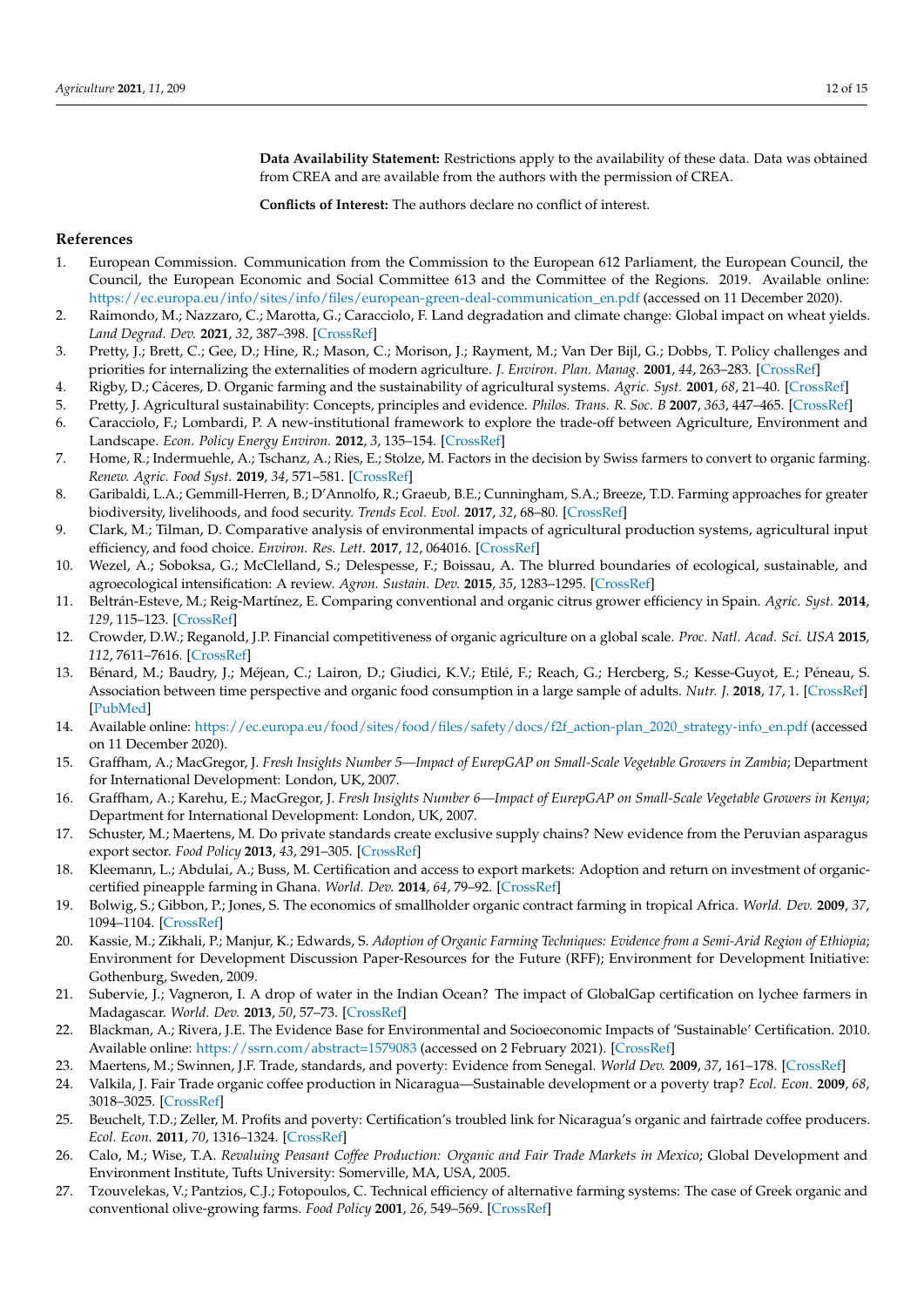- <span id="page-12-0"></span>28. Kalaitzandonakes, N.G.; Boggess, W.G. A dynamic decision-theoretic model of technology adoption for the competitive firm. *Technol. Forecast. Soc. Chang.* **1993**, *44*, 17–25. [\[CrossRef\]](http://doi.org/10.1016/0040-1625(93)90003-P)
- <span id="page-12-1"></span>29. Kumbhakar, S.C.; Tsionas, E.G.; Sipiläinen, T. Joint estimation of technology choice and technical efficiency: An application to organic and conventional dairy farming. *J. Prod. Anal.* **2009**, *31*, 151–161. [\[CrossRef\]](http://doi.org/10.1007/s11123-008-0081-y)
- <span id="page-12-2"></span>30. Lansink, A.O.; Silva, E.; Stefanou, S. Inter-firm and intra-firm efficiency measures. *J. Prod. Anal.* **2001**, *15*, 185–199. [\[CrossRef\]](http://doi.org/10.1023/A:1011124308349)
- <span id="page-12-3"></span>31. Pagliuca, M.M.; Scarpato, D. The olive oil sector: A comparison between consumers and "experts" choices by the sensory analysis. *Procedia Econ. Financ.* **2014**, *17*, 221–230. [\[CrossRef\]](http://doi.org/10.1016/S2212-5671(14)00897-1)
- <span id="page-12-4"></span>32. Available online: <http://www.fao.org/faostat/en/#data/QC> (accessed on 30 December 2019).
- <span id="page-12-5"></span>33. Available online: <http://www.internationaloliveoil.org/world-olive-oil-fi> (accessed on 30 December 2019).
- <span id="page-12-6"></span>34. Available online: <https://www.istat.it/> (accessed on 30 December 2019).
- <span id="page-12-7"></span>35. Mipaaf-SINAB. Bio in Cifre. 2017. Available online: <www.sinab.it> (accessed on 30 December 2019).
- <span id="page-12-8"></span>36. Available online: <https://www.ismea.it/> (accessed on 30 December 2019).
- <span id="page-12-9"></span>37. Flubacher, M.; Sheldon, G.; Müller, A. Comparison of the economic performance between organic and conventional dairy farms in the swiss mountain region using matching and stochastic frontier analysis. *J. Socio-Econ. Agric.* **2015**, *8*, 76–84.
- 38. Djokoto, J.G. Technical efficiency of organic agriculture: A quantitative review. *Stud. Agric. Econ.* **2015**, *117*, 67–71. [\[CrossRef\]](http://doi.org/10.7896/j.1512)
- <span id="page-12-10"></span>39. Djokoto, J.G.; Pomeyie, P. Productivity of organic and conventional agriculture—A common technology analysis. *Stud. Agric. Econ.* **2018**, *120*, 150–156. [\[CrossRef\]](http://doi.org/10.7896/j.1808)
- <span id="page-12-11"></span>40. Madau, F.A. Technical efficiency in organic and conventional farming: Evidence from Italian cereal farms. *Agric. Econ. Rev.* **2007**, *8*, 5–21.
- 41. Madau, F.A.; Furesi, R.; Pulina, P. Technical efficiency and total factor productivity changes in European dairy farm sectors. *Agric. Food Econ.* **2017**, *5*, 17. [\[CrossRef\]](http://doi.org/10.1186/s40100-017-0085-x)
- <span id="page-12-12"></span>42. Danso-Abbeam, G.; Baiyegunhi, L.J. Do farm-level technical efficiency and welfare complement each other? Insight from Ghana's cocoa industry. *J. Econ. Struct.* **2020**, *9*, 23. [\[CrossRef\]](http://doi.org/10.1186/s40008-020-00200-w)
- <span id="page-12-13"></span>43. Lakner, S.; Breustedt, G. Efficiency Analysis of Organic Farming Systems—A Review of Concepts, Topics, Results and Conclusions. *Ger. J. Agric. Econ.* **2017**, *66*, 85–108.
- <span id="page-12-14"></span>44. Lansink, A.O.; Pietola, K.; Bäckman, S. Effciency and productivity of conventional and organic farms in Finland 1994–1997. *Eur. Rev. Agric. Econ.* **2002**, *29*, 51–65. [\[CrossRef\]](http://doi.org/10.1093/erae/29.1.51)
- <span id="page-12-15"></span>45. Guesmi, B.; Serra, T.; Radwan, A.; Gil, J.M. Efficiency of Egyptian organic agriculture: A local maximum likelihood approach. *Agribusiness* **2018**, *34*, 441–455. [\[CrossRef\]](http://doi.org/10.1002/agr.21520)
- <span id="page-12-16"></span>46. Naglova, Z.; Vlasicova, E. Economic performance of conventional, organic, and biodynamic farms. *J. Agric. Sci. Technol.* **2016**, *18*, 881–894.
- <span id="page-12-17"></span>47. Doanh, N.; Thuong, N.; Heo, Y. Impact of Conversion to Organic Tea Cultivation on Household Income in the Mountainous Areas of Northern Vietnam. *Sustainability* **2018**, *10*, 4475. [\[CrossRef\]](http://doi.org/10.3390/su10124475)
- <span id="page-12-18"></span>48. Acs, S.; Berentsen, P.B.M.; Huirne, R.B.M. Conversion to organic arable farming in The Netherlands: A dynamic linear programming analysis. *Agric. Syst.* **2007**, *94*, 405–415. [\[CrossRef\]](http://doi.org/10.1016/j.agsy.2006.11.002)
- 49. Demiryurek, K.; Ceyhan, V. Economics of organic and conventional hazelnut production in the Terme district of Samsun, Turkey. *Renew. Agric. Food Syst.* **2008**, *23*, 217–227. [\[CrossRef\]](http://doi.org/10.1017/S1742170508002251)
- <span id="page-12-19"></span>50. Kamali, F.P.; Meuwissen, M.P.; de Boer, I.J.; van Middelaar, C.E.; Moreira, A.; Lansink, A.G.O. Evaluation of the environmental, economic, and social performance of soybean farming systems in southern Brazil. *J. Clean. Prod.* **2017**, *142*, 385–394. [\[CrossRef\]](http://doi.org/10.1016/j.jclepro.2016.03.135)
- <span id="page-12-20"></span>51. Yu, X.; Guo, L.; Jiang, G.; Song, Y.; Muminov, M.A. Advances of organic products over conventional productions with respect to nutritional quality and food security. *Acta Ecol. Sin.* **2018**, *38*, 53–60. [\[CrossRef\]](http://doi.org/10.1016/j.chnaes.2018.01.009)
- <span id="page-12-28"></span>52. Mishra, A.K.; Kumar, A.; Joshi, P.K.; D'Souza, A.; Tripathi, G. How can organic rice be a boon to smallholders? Evidence from contract farming in India. *Food Policy* **2018**, *75*, 147–157. [\[CrossRef\]](http://doi.org/10.1016/j.foodpol.2018.01.007)
- <span id="page-12-21"></span>53. Panpluem, N.; Mustafa, A.; Huang, X.; Wang, S.; Yin, C. Measuring the Technical Efficiency of Certified Organic Rice Producing Farms in Yasothon Province: Northeast Thailand. *Sustainability* **2019**, *11*, 6974. [\[CrossRef\]](http://doi.org/10.3390/su11246974)
- <span id="page-12-22"></span>54. Serra, T.; Zilberman, D.; Gil, J.M. Differential uncertainties and risk attitudes between conventional and organic producers: The case of Spanish arable crop farmers. *Agric. Econ.* **2008**, *39*, 219–229. [\[CrossRef\]](http://doi.org/10.1111/j.1574-0862.2008.00329.x)
- <span id="page-12-23"></span>55. Mansoori, H.; Moghaddam, P.R.; Moradi, R. Energy budget and economic analysis in conventional and organic rice production systems and organic scenarios in the transition period in Iran. *Front. Energy* **2012**, *6*, 341–350. [\[CrossRef\]](http://doi.org/10.1007/s11708-012-0206-x)
- <span id="page-12-24"></span>56. Zhang, L.W.; Feike, T.; Holst, J.; Hoffmann, C.; Doluschitz, R. Comparison of energy consumption and economic performance of organic and conventional soybean production—A case study from Jilin Province, China. *J. Integr. Agric.* **2015**, *14*, 1561–1572. [\[CrossRef\]](http://doi.org/10.1016/S2095-3119(15)61131-5)
- <span id="page-12-25"></span>57. Berentsen, P.B.M.; Van Asseldonk, M.A.P.M. An empirical analysis of risk in conventional and organic arable farming in The Netherlands. *Eur. J. Agron.* **2016**, *79*, 100–106. [\[CrossRef\]](http://doi.org/10.1016/j.eja.2016.06.002)
- <span id="page-12-26"></span>58. Barrett, H.R.; Browne, A.W.; Harris, P.J.C.; Cadoret, K. Organic certification and the UK market: Organic imports from developing countries. *Food Policy* **2002**, *27*, 301–318. [\[CrossRef\]](http://doi.org/10.1016/S0306-9192(02)00036-2)
- <span id="page-12-27"></span>59. Zhengfei, G.; Lansink, A.O.; Wossink, A.; Huirne, R. Damage control inputs: A comparison of conventional and organic farming systems. *Eur. Rev. Agric. Econ.* **2005**, *32*, 167–189. [\[CrossRef\]](http://doi.org/10.1093/eurrag/jbi015)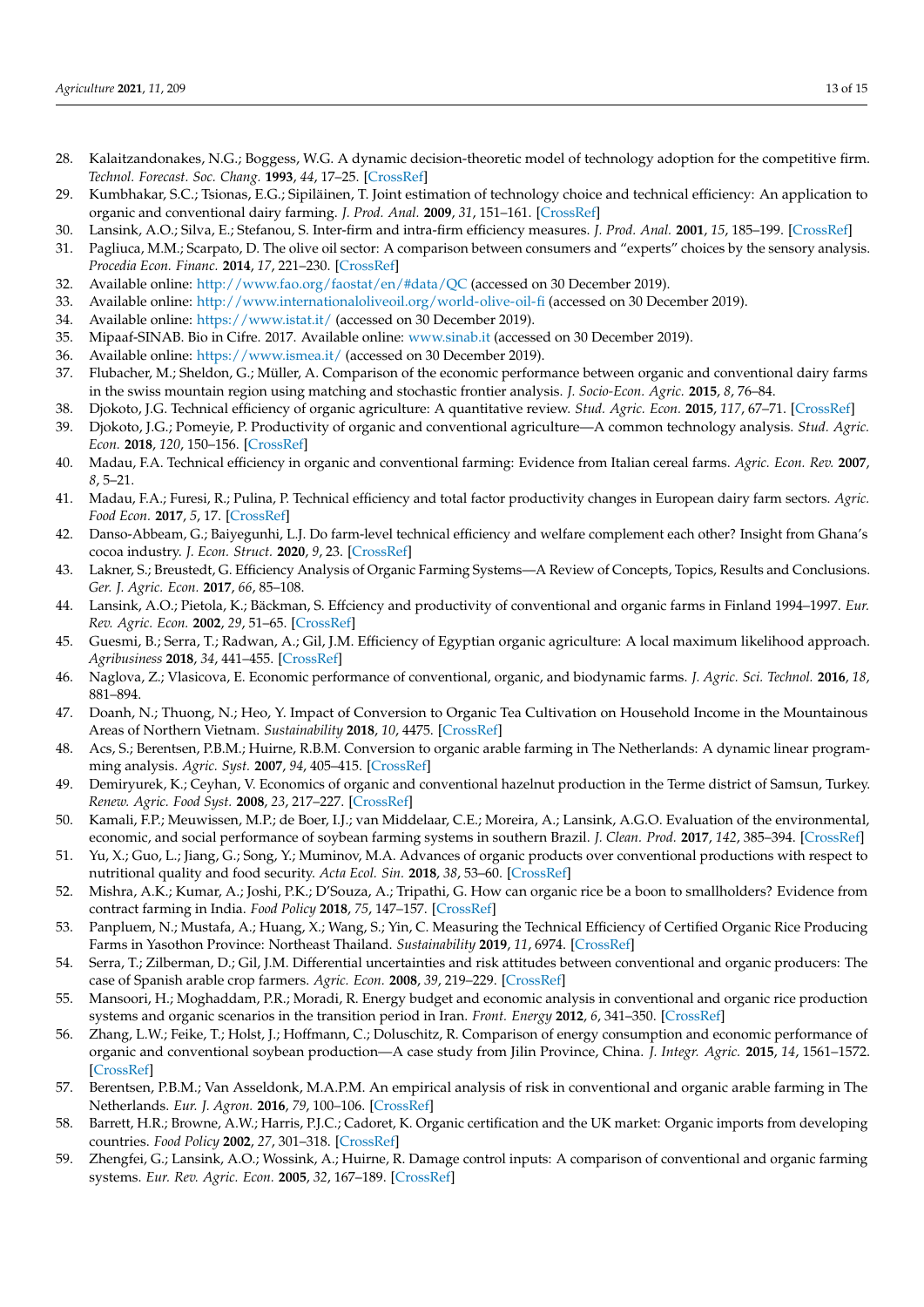- <span id="page-13-0"></span>60. Froehlich, A.G.; Melo, A.S.; Sampaio, B. Comparing the Profitability of Organic and Conventional Production in Family Farming: Empirical Evidence from Brazil. *Ecol. Econ.* **2018**, *150*, 307–314. [\[CrossRef\]](http://doi.org/10.1016/j.ecolecon.2018.04.022)
- <span id="page-13-1"></span>61. Lachaal, L.; Karray, B.; Dhehibi, B.; Chebil, A. Technical efficiency measures and its determinants for olive producing farms in Tunisia: A stochastic frontier analysis. *Afr. Dev. Rev.* **2005**, *17*, 580–591. [\[CrossRef\]](http://doi.org/10.1111/j.1017-6772.2006.00129.x)
- 62. Lambarraa, F.; Serra, T.; Gil, J.M. Technical efficiency analysis and decomposition of productivity growth of Spanish olive farms. *Span. J. Agric. Res.* **2007**, *5*, 259–270. [\[CrossRef\]](http://doi.org/10.5424/sjar/2007053-247)
- <span id="page-13-2"></span>63. Stillitano, T.; Falcone, G.; Nicolò, B.F.; Di Girolamo, C.; Gulisano, G.; De Luca, A.I. Technical Efficiency Assessment of Intensive and Traditional Olive Farms in Southern Italy. *AGRIS On-Line Pap. Econ. Inform.* **2019**, *11*, 81–93. [\[CrossRef\]](http://doi.org/10.7160/aol.2019.110208)
- <span id="page-13-3"></span>64. Farrell, M.J. The measurement of productive efficiency. *J. R. Stat. Soc. A.* **1957**, *120*, 253–281. [\[CrossRef\]](http://doi.org/10.2307/2343100)
- <span id="page-13-4"></span>65. Vidoli, F.; Ferrara, G. Analyzing Italian citrus sector by semi-nonparametric frontier efficiency models. *Empir. Econ.* **2015**, *49*, 641–658. [\[CrossRef\]](http://doi.org/10.1007/s00181-014-0879-6)
- <span id="page-13-5"></span>66. Benedetti, I.; Branca, G.; Zucaro, R. Evaluating input use efficiency in agriculture through a stochastic frontier production: An application on a case study in Apulia (Italy). *J. Clean. Prod.* **2019**, *236*, 117609. [\[CrossRef\]](http://doi.org/10.1016/j.jclepro.2019.117609)
- <span id="page-13-6"></span>67. Kostlivý, V.; Fuksová, Z. Technical efficiency and its determinants for Czech livestock farms. *Agric. Econ.* **2019**, *65*, 175–184. [\[CrossRef\]](http://doi.org/10.17221/162/2018-AGRICECON)
- <span id="page-13-7"></span>68. Greene, W.H. The econometric approach to efficiency analysis. In *The Measurement of Productive Efficiency and Productivity Growth*; Oxford University: Oxford, UK, 2008; pp. 92–250. [\[CrossRef\]](http://doi.org/10.1093/acprof:oso/9780195183528.003.0002)
- <span id="page-13-8"></span>69. Battese, G.E.; Coelli, T.J. A Model for Technical Inefficiency Effects in a Stochastic Frontier Production Function for Panel Data. *Empir. Econ.* **1995**, *20*, 325–332. [\[CrossRef\]](http://doi.org/10.1007/BF01205442)
- <span id="page-13-9"></span>70. Coelli, T.; Perelman, S.; Romano, E. Accounting for environmental influences in stochastic frontier models: With application to international airlines. *J. Prod. Anal.* **1999**, *11*, 251–273. [\[CrossRef\]](http://doi.org/10.1023/A:1007794121363)
- <span id="page-13-10"></span>71. Marotta, G.; Nazzaro, C. Public goods production and value creation in wineries: A structural equation modelling. *Br. Food J.* **2020**, *122*, 1705–1724. [\[CrossRef\]](http://doi.org/10.1108/BFJ-08-2019-0656)
- <span id="page-13-11"></span>72. Raimondo, M.; Nazzaro, C.; Nifo, A.; Marotta, G. Does the Institutional Quality Affect Labor Productivity in Italian Vineyard Farms? *Wine Econ. Policy* **2020**, *9*, 113–126. [\[CrossRef\]](http://doi.org/10.36253/wep-7833)
- <span id="page-13-12"></span>73. Rosenbaum, P.R. Overt bias in observational studies. In *Observational Studies*; Springer: New York, NY, USA, 2002; pp. 71–104. [\[CrossRef\]](http://doi.org/10.1007/978-1-4757-3692-2_3)
- <span id="page-13-13"></span>74. Carillo, F.; Caracciolo, F.; Cembalo, L. Do durum wheat producers benefit of vertical coordination? *Agric. Food Econ.* **2017**, *5*, 19. [\[CrossRef\]](http://doi.org/10.1186/s40100-017-0088-7)
- <span id="page-13-14"></span>75. Caracciolo, F.; Furno, M. Quantile treatment effect and double robust estimators: An appraisal on the Italian labour market. *J. Econ. Stud.* **2017**, *44*, 585–604. [\[CrossRef\]](http://doi.org/10.1108/JES-02-2016-0026)
- <span id="page-13-15"></span>76. Available online: [https://ec.europa.eu/info/food-farming-fisheries/farming/facts-and-figures/farms-farming-and-innovation/](https://ec.europa.eu/info/food-farming-fisheries/farming/facts-and-figures/farms-farming-and-innovation/structures-and-economics/economics/fadn) [structures-and-economics/economics/fadn](https://ec.europa.eu/info/food-farming-fisheries/farming/facts-and-figures/farms-farming-and-innovation/structures-and-economics/economics/fadn) (accessed on 21 November 2019).
- <span id="page-13-16"></span>77. Torres, A.P.; Marshall, M.I. Identifying drivers of organic decertification: An analysis of fruit and vegetable farmers. *HortScience* **2018**, *53*, 504–510. [\[CrossRef\]](http://doi.org/10.21273/HORTSCI12792-17)
- 78. Fuglie, K.O. Is agricultural productivity slowing? *Glob. Food Secur.* **2018**, *17*, 73–83. [\[CrossRef\]](http://doi.org/10.1016/j.gfs.2018.05.001)
- <span id="page-13-17"></span>79. Kirui, O.; von Braun, J. *Mechanization in African Agriculture: A Continental Overview on Patterns and Dynamics*; Working Paper 169; Center for Development Research: Bonn, Germany, 2018. [\[CrossRef\]](http://doi.org/10.2139/ssrn.3194466)
- <span id="page-13-18"></span>80. Conner, D.S. Beyond organic: Information provision for sustainable agriculture in a changing market. *J. Food Distrib. Res.* **2004**, *35*, 34–39. [\[CrossRef\]](http://doi.org/10.22004/ag.econ.27137)
- <span id="page-13-19"></span>81. Djokoto, J.G.; Owusu, V.; Awunyo-Vitor, D. Is Organic Agriculture More Scale Efficient Than Conventional Agriculture? The Case of Cocoa Cultivation in Ghana. *Rev. Agric. Appl. Econ. (RAAE)* **2020**, *23*, 112–123. [\[CrossRef\]](http://doi.org/10.15414/raae.2020.23.02.112-123)
- <span id="page-13-20"></span>82. Lerro, M.; Raimondo, M.; Stanco, M.; Nazzaro, C.; Marotta, G. Cause Related Marketing among Millennial Consumers: The Role of Trust and Loyalty in the Food Industry. *Sustainability* **2019**, *11*, 535. [\[CrossRef\]](http://doi.org/10.3390/su11020535)
- <span id="page-13-21"></span>83. Reganold, J.P.; Glover, J.D.; Andrews, P.K.; Hinman, H.R. Sustainability of three apple production systems. *Nature* **2001**, *410*, 926. [\[CrossRef\]](http://doi.org/10.1038/35073574)
- <span id="page-13-22"></span>84. Okoye, B.C.; Onyenweaku, C.E.; Ukoha, O.O.; Asumugha, G.N.; Aniedu, O.C. Determinants of labour productivity on smallholder cocoyam farms in Anambra State, Nigeria. *Sci. Res. Essays* **2008**, *3*, 559–561.
- <span id="page-13-23"></span>85. Krozer, Y. Life cycle costing for innovations in product chains. *J. Clean. Prod.* **2008**, *16*, 310–321. [\[CrossRef\]](http://doi.org/10.1016/j.jclepro.2006.07.040)
- <span id="page-13-24"></span>86. Sims, B.; Kienzle, J. Sustainable agricultural mechanization for smallholders: What is it and how can we implement it? *Agriculture* **2017**, *7*, 50. [\[CrossRef\]](http://doi.org/10.3390/agriculture7060050)
- <span id="page-13-25"></span>87. Eastwood, R.; Lipton, M.; Newell, A. Farm Size. In *Handbook of Agricultural Economics*; Pingali, P.L., Evenson, R.E., Eds.; Elsevier: Amsterdam, The Netherlands, 2010. [\[CrossRef\]](http://doi.org/10.1016/S1574-0072(09)04065-1)
- <span id="page-13-26"></span>88. Deininger, K.; Jin, S.; Liu, Y.; Singh, S.K. Can Labour-Market Imperfections Explain Changes in the Inverse Farm Size–Productivity Relationship? Longitudinal Evidence from Rural India. *Land Econ.* **2018**, *94*, 239–258. [\[CrossRef\]](http://doi.org/10.3368/le.94.2.239)
- <span id="page-13-27"></span>89. Clodoveo, M.L.; Camposeo, S.; Amirante, R.; Dugo, G.; Cicero, N.; Boskou, D. Research and innovative approaches to obtain virgin olive oils with a higher level of bioactive constituents. In *Olive and Olive Oil Bioactive Constituents*; AOCS Press: Urbana, IL, USA, 2015; pp. 179–215. [\[CrossRef\]](http://doi.org/10.1016/B978-1-63067-041-2.50013-6)